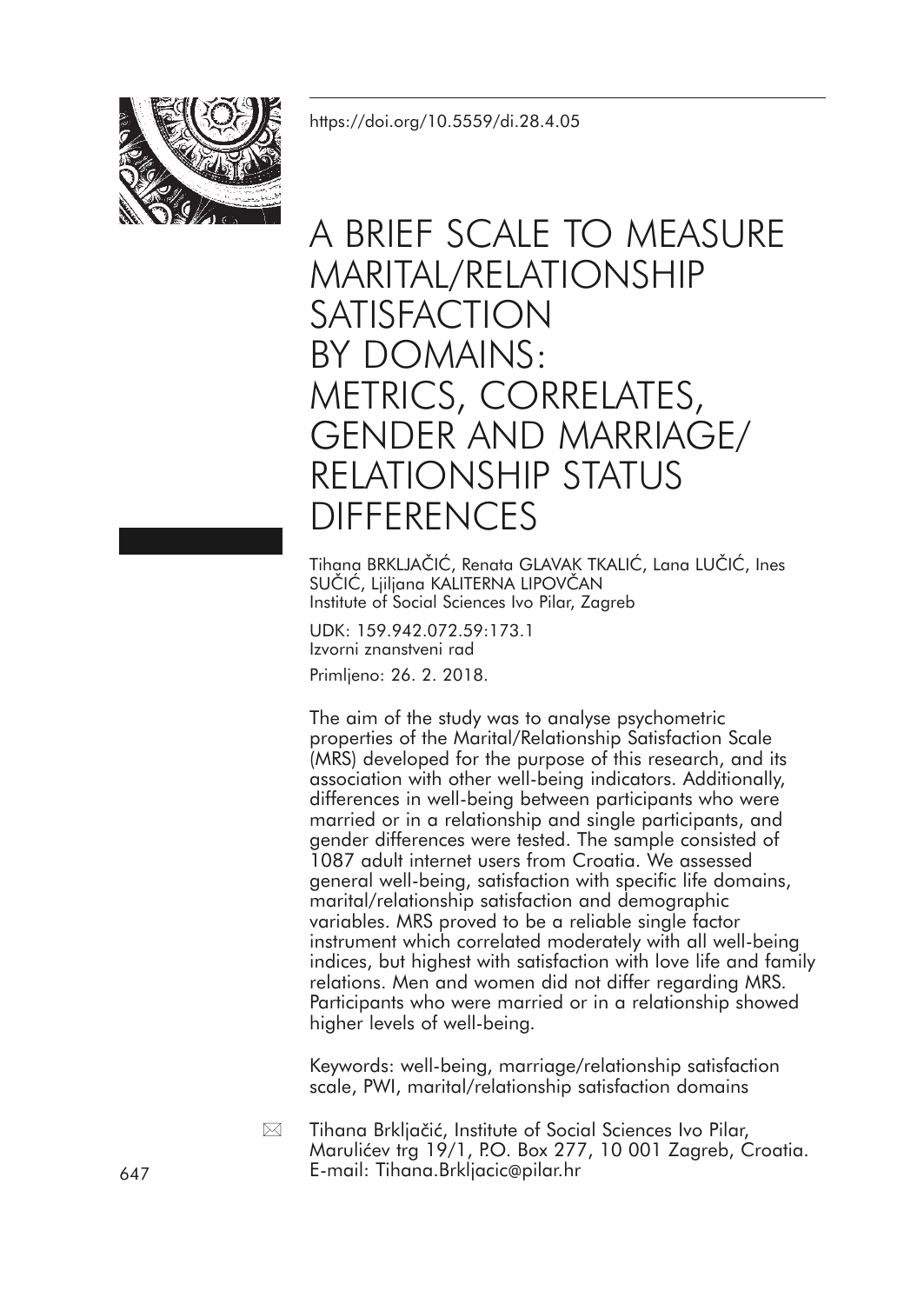# **INTRODUCTION**

Marriage can contribute to one's well-being and life satisfaction in various ways: it can fulfil one's need for affiliation, communication and connectedness, provide support, safety, pooled resources and shared household investments, enable sexual and emotional intimacy, and it can also help in managing daily tasks. But, is it enough to be married or in a relationship to profit from it?

# **Marital satisfaction**

Marital satisfaction is defined as "a spouse's conceptualisation of the level of quality in the marital relationship on the basis of his or her subjective feelings of happiness, satisfaction, and pleasure when considering all aspects of marriage" (Rollings & Gallian, 1978, p. 76). Schoen, Astone, Rothert, Standish, and Kim (2002) see marital satisfaction as a combination of one's evaluation of a marriage and a reflection of marital happiness and functioning.

Research on marital satisfaction flourished at the end of 20th century and continues to attract attention from marital, developmental and family scholars across the world, but most of the research was conducted in the United States. Studying marital satisfaction is important for individual, family and societal well-being, in order to reduce divorce rates and promote strong and stable marriages as a foundation of prosperous society. Not surprisingly, it was found that married people are more satisfied with their lives in general compared to those widowed, divorced or single (del Mar Salinas-Jiménez, Artés, & Salinas-Jiménez, 2013; Liu, Li, & Feldman, 2013; Malešević Perović, 2010). Diener, Gohm, Suh, and Oishi (2000) and Tucker, Friedman, Wingard, and Schwartz (1996) argue that marital satisfaction affects mental and physical health, mood, social integration and subjective well-being throughout the life span. Proulx, Helms, and Buehler (2007) conducted a meta-analysis of 93 studies to examine the association between marital quality and personal well-being and found a positive and significant relationship between the two across all available cross- -sectional studies.

Obradović and Čudina Obradović (2000) and Huić, Kamenov, and Jelić (2012) explored marital satisfaction in Croatia. Obradović and Čudina Obradović (2000) analysed predictors of wife's marital satisfaction among 770 married couples and found that her marital satisfaction can be predicted from sexual intimacy in marriage, love for husband, feeling of being loved by husband, husband's perception of sexual intimacy in marriage, and his smaller participation in raising children and in-648 volvement in strategic decision making. Huić et al. (2012) found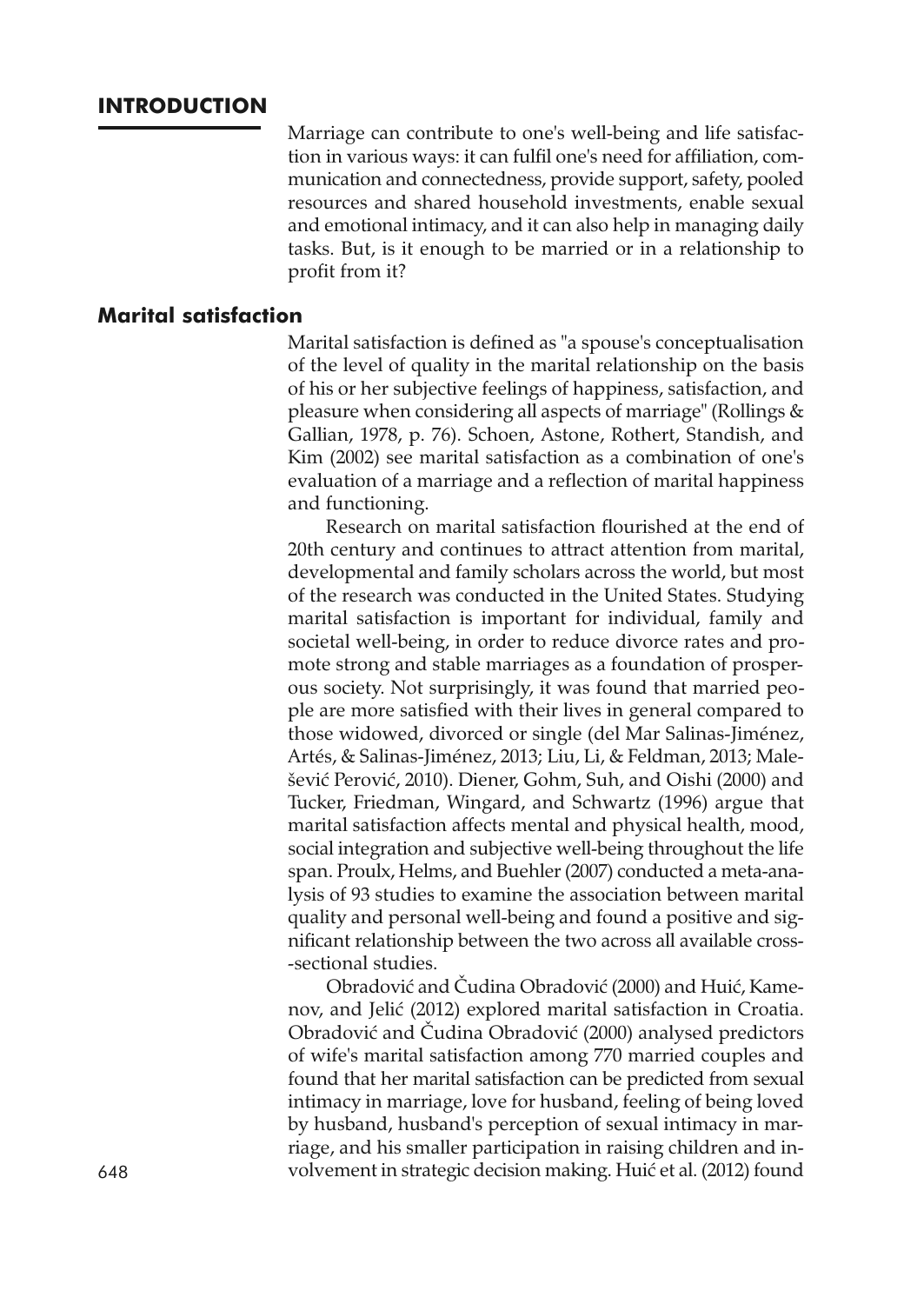that, for both genders, showing and perceiving love is crucial for marital happiness.

# **Theories of marital satisfaction**

Many theories of marital satisfaction have been developed in order to describe marital interactions and various factors that may influence well-being of spouses and their perceptions of quality of marriage. Behavioural theories argue that positive behaviours enhance global evaluation of marriage (such as marital satisfaction) while negative behaviours tend to decrease marital satisfaction. Thereby, marital satisfaction is facilitated by every satisfactory interaction. The most influential behavioural theory, The Social Exchange Theory (Levinger, 1976), argues that stability of marriage depends on the balance of advantages (e.g. emotional support) and disadvantages (e.g. material restrains). Marital satisfaction, therefore, is defined by the proportion of rewards and costs the partners receive from each other (Homans, 1974). Bowlby's Attachment Theory (1969) claims that one's personal internal working model, developed from attachment styles during childhood, influences relationships to others in adulthood. Therefore, early interactions are associated with a persons' marital expectations and behaviour. Securely attached persons hold more positive relationship expectations (Collins & Read, 1994), and enjoy greater relationship satisfaction, including marital satisfaction (e.g. Feeney, Noller, & Callan, 1994). Equity theory (Adams, 1963) is a general social psychological theory that can explain satisfaction in a broad range of dyadic interactions. According to equity theory, a person is satisfied only if he/she perceives fairness or equity in a relationship. On the other hand, individuals who perceive themselves as either under or over rewarded experience dissatisfaction or distress and try to restore equity. Thus, according to this theory, marital satisfaction would depend on whether partners feel equitably treated in a marriage. From an evolutionary point of you view, marital satisfaction is defined as a psychological state regulated by evolved mechanisms that monitor rewards and costs of marriage (Buss, 1995). Marital (dis)satisfaction motivates a person to stay in the relationship (marriage), try to change it, or leave it in order to find another, more rewarding relationship.

The dynamic goal theory of marital satisfaction (Li & Fung, 2011) argues that the most essential determinant of marital satisfaction is achievement of marital goals, especially the prioritised ones. Li and Fung (2011, p. 246) define marital satisfaction as "people's global subjective evaluation about the qual-649 ity of their marriage". According to this theory, people hold var-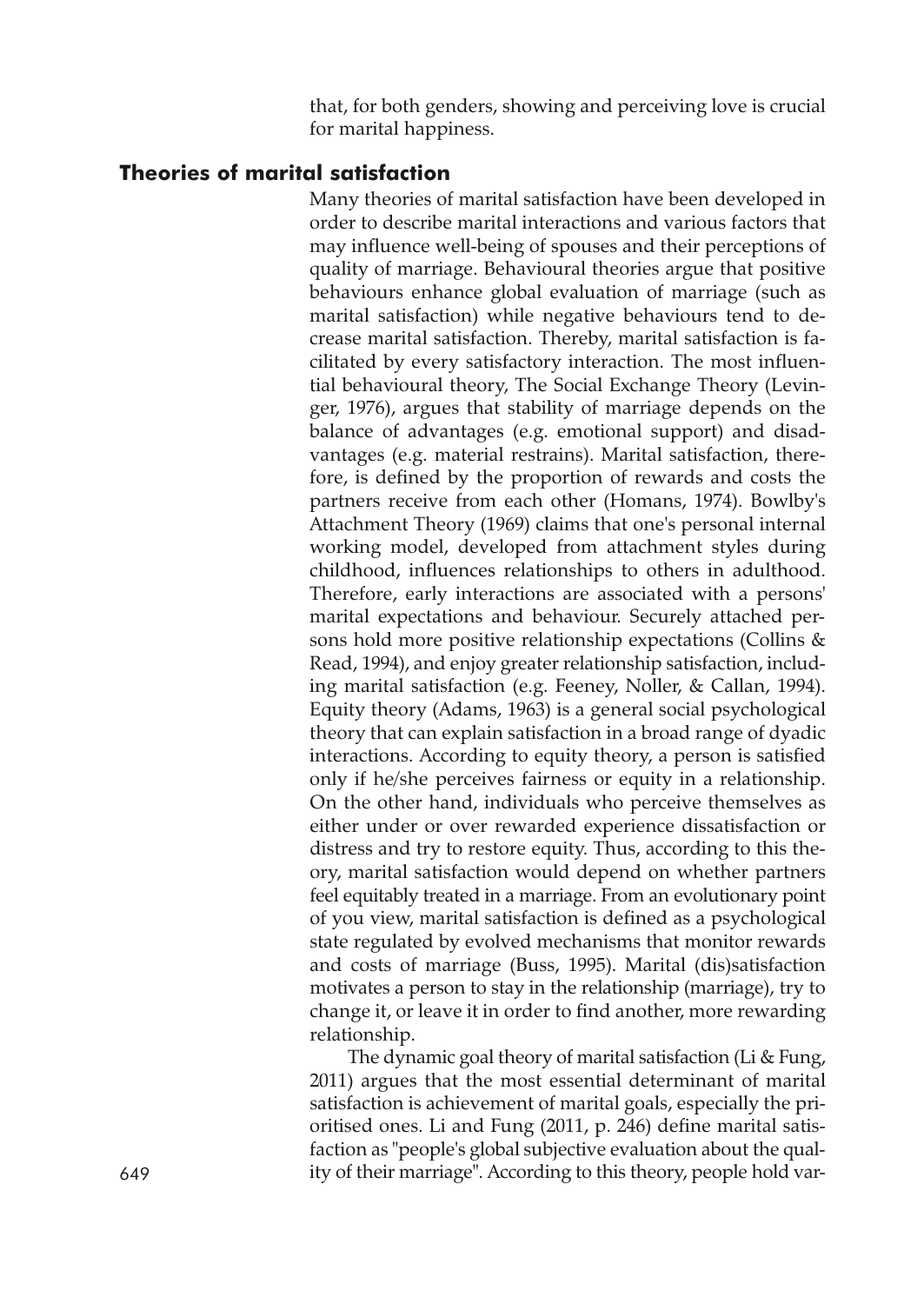BRKLJAČIĆ, T. ET AL.: A BRIEF SCALE...

ious goals they want to achieve in marriage, and the priority of these goals dynamically changes with various developmental stages. Various factors (like children, economic status) can also influence marital satisfaction by either changing the priority of goals or by facilitating the achievement of the prioritised goals.

The theory of marital flourishing was proposed by Fowers and Owenz (2010). This theory postulates that flourished marriage is the highest quality of marriage, capturing concepts such as intimacy, growth, resiliency and dynamic balance, and activities are held together in meaningful ways.

#### **Gender differences in marital satisfaction**

Findings regarding gender differences in marital satisfaction are not conclusive. While some research reported lower marital satisfaction in women (e.g. Amato, Booth, Johnson, & Rogers, 2007; Kamp Dush, Taylor, & Kroeger, 2008; Stevenson & Wolfers, 2009), other found no differences between men and women (e.g. Broman, 2005; Kurdek, 2005). The results of meta- -analysis conducted by Jackson, Miller, Oka, and Henry (2014) indicated small gender differences in marital satisfaction, indicating that wives were 7% less likely to be satisfied with their marital relationship when compared with husbands. However, even this small difference was mainly the consequence of clinical samples included in the analysis. Corra, Carter, Carter, and Knox (2009) explored trends in marital satisfaction by gender and race from 1973 to 2006 and reported highest levels of marital satisfaction among white husbands. Gender differences in marital satisfaction are usually explained by male dominance in marriage, characterised by unequal control of family finances, higher risk for interpersonal violence, and double standards in regard to sexual behaviour. Pardo, Weisfeld, Hill, and Slatcher (2013) found that gender differences in marital satisfaction differ across cultures due to traditional sex roles, while Taniguchi and Kaufman (2013) found that gender differences in marital satisfaction may be attributed to culture related variables, such as sex egalitarianism.

# **Subjective well-being**

Diener (2000, p. 34) argues that subjective well-being (SWB) refers to people's evaluations of their lives, both affective and cognitive. Affective well-being comprises many positive and few negative emotions, while cognitive well-being refers to evaluation of life in general or life domains. Diener (2000) distinguished between separable components of SWB: overall life satisfaction (global evaluation of one's life), satisfaction with important life domains (e.g. marital satisfaction), positive affect (experiencing positive emotions), and low levels of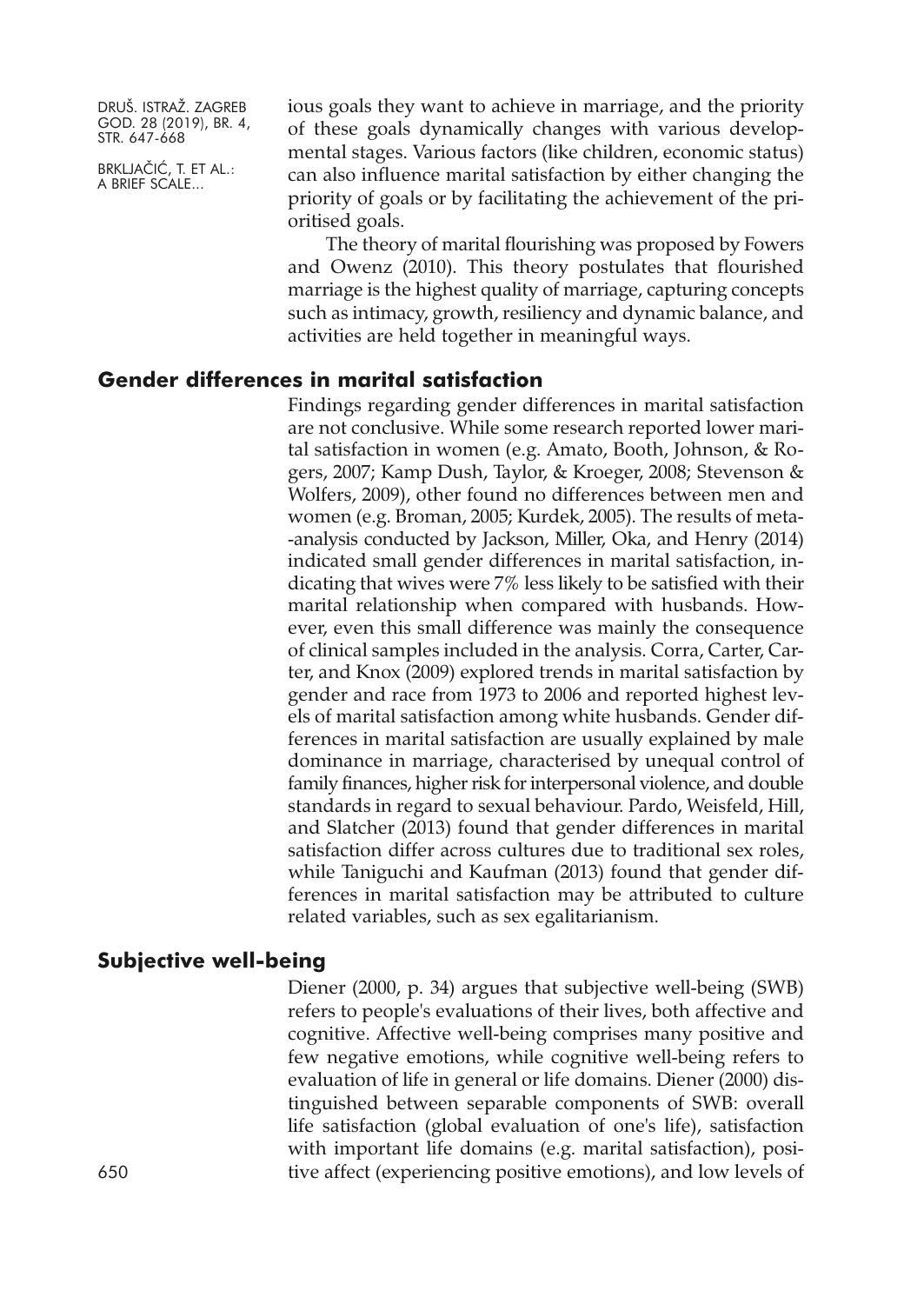BRKLJAČIĆ, T. ET AL.: A BRIEF SCALE...

negative affect (experiencing few negative emotions).

The set point theory postulates that inborn personality factors determine one's level or "set-point" of happiness. Supporters of this theory argue that the happiness level can temporarily change due to specific life events, but with time people would adapt to both positive and negative life events and inevitably return to their "set-point". The broaden-and-build theory of positive emotions postulates that positive emotions broaden peoples thought-action repertoires and trigger upward spirals towards increasing well-being. According to this theory, positive emotions increase physical, intellectual, social and psychological resources that help individuals in future challenges.

In general, the correlation between subjective estimations of happiness and life circumstances such as income, health, age is rather low. However, it is well established that social interactions are important for one's well-being, and satisfaction with social life, including family and friends, often contributes to well-being more than other factors (Diener et al., 2000; Diener & Seligman, 2004; Helliwell, Layard, & Sachs, 2017).

#### **Rationale for this research**

Many instruments were developed to measure marriage and/ or relationship quality or satisfaction with relationship. Some of them were constructed to measure specific domains of the relation, for example conflict, with primarily diagnostic purposes (e.g. Conflict Tactics Scale, Straus, 1979), while others were designed to measure general satisfaction with a relationship/ marriage (e.g. Kansas Marital Satisfaction Scale; Schumm, Nichols, Schectman, & Grigsby, 1983; or Quality of Marriage Index; Norton, 1983).

Although marital satisfaction was studied from different perspectives, and a lot of effort has been put into analysing its relationship with personality, value systems and marital dynamics, most authors tend to assess negative outcomes, such as conflicts and depression (Bookwala, 2012; Ryff & Singer, 1998). Those who explored positive psychological outcomes mostly employed general indicators such as overall life satisfaction (Cohen, Geron, & Farchi, 2009). In this research, we focused on positive outcomes (satisfaction) and we wanted to capture both global well-being measures and satisfaction with various life domains and their association to satisfaction with marriage/relationship.

The aims of this study were: (1) to analyse psychometric properties of the Marital/Relationship Satisfaction Scale, and its association with well-being indicators: life satisfaction, happiness and satisfaction with specific life domains, (2) to exam-651 ine gender differences in marital/relationship satisfaction (3) to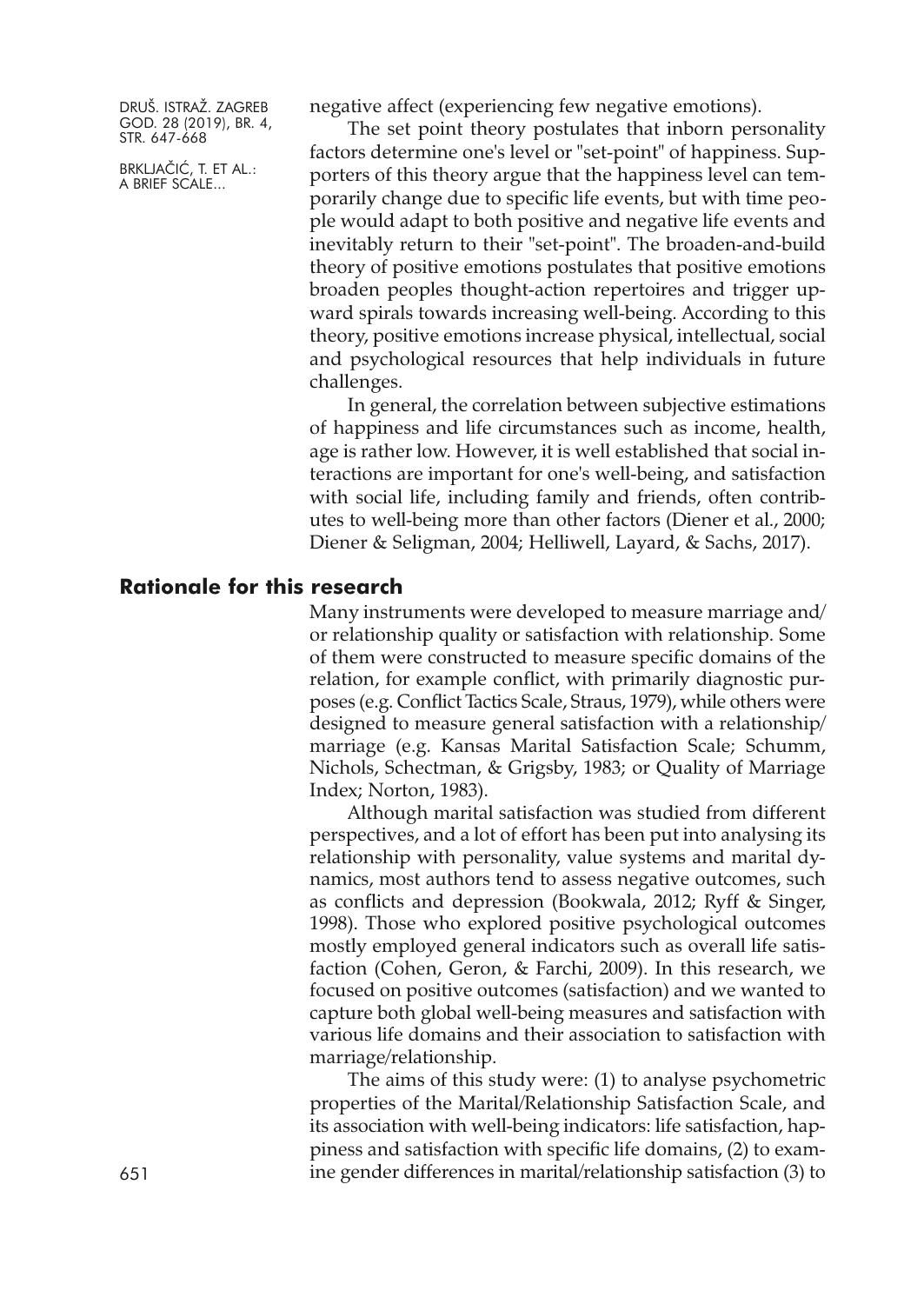examine the differences between participants who were married or in a relationship and single participants in well-being indicators.

#### **METHODS**

#### **Procedure**

The data for this study were collected as a part of the Croatian longitudinal study on well-being (CRO-WELL project). <sup>1</sup> The research was conducted via on-line application, which comprised of a comprehensive battery of questionnaires. All adults were able to participate in the survey using the link provided at the research web site [\(https://www.sreca.hr\)](https://www.sreca.hr). Anonymity was secured by the system of tokens given to every participant before starting the survey. At the beginning of the survey, participants were informed that their participation is voluntary, that they can quit at any point without explanation, and that the data would be used for scientific purposes only.

# **Measures**

*Life satisfaction*. Overall life satisfaction (i.e. global cognitive judgment of satisfaction with one's life) was measured by a single-item: "All things considered, how satisfied are you with your life as a whole?" which is prevalently employed in similar studies (e.g. World Values Survey, 2007). Participants rated their overall life satisfaction using an 11-point scale, from 0 "not satisfied at all" to 10 "extremely satisfied". We chose a single item scale in this research in line with Cummins's (1995), one of the leading authorities in well-being research, recommendation, who argued that "if researchers are interested only in an overall life satisfaction score, there seems little benefit in asking respondents multiple questions; it seems that a single question can yield reliable and valid data" (p. 196).

*Happiness*. A single-item of happiness: "In general, how happy do you usually feel?" was used to measure the affective component of subjective well-being (adapted from Fordyce, 1988). Participants rated their happiness using an 11-point scale, from 0 "not happy at all" to 10 "extremely happy". The same rationale as in the life satisfaction scale was applied for using the single item happiness scale for the purpose of this research.

<sup>1</sup> CRO-WELL "Croatian longitudinal study on well-being" is a Cro-<br>atian Science Found-<br>ation Research Project (IP-09-2014).

*Adapted Personal Well-being Index*. To assess satisfaction with various life domains an adapted Personal Well-being Index (PWI, Cummins, 1996) was used. The original PWI scale has seven items which correspond to different personal life domains: standard of living, health, achievement in life, relation-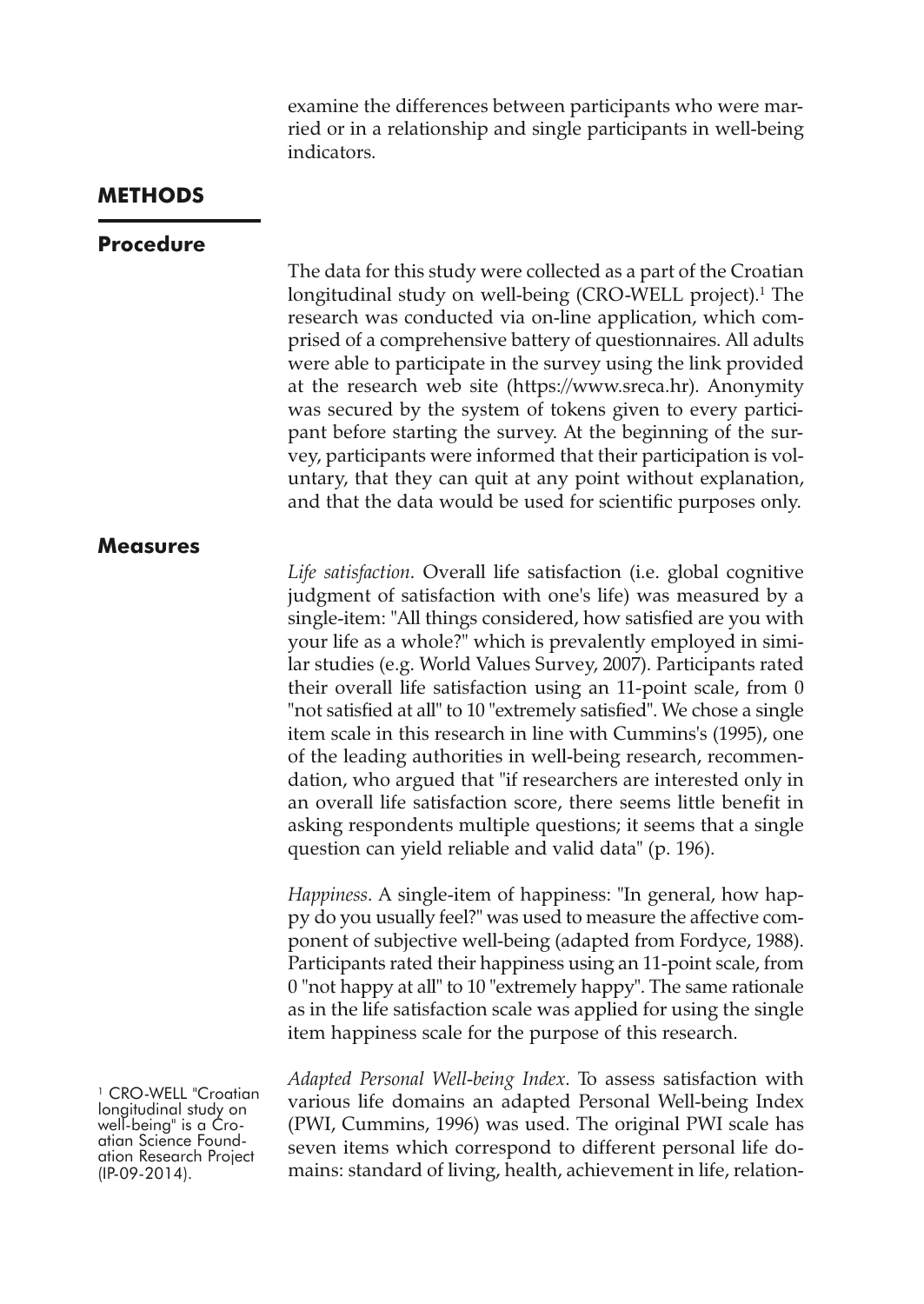BRKLJAČIĆ, T. ET AL.: A BRIEF SCALE...

ships, safety, community connectedness, and future security. We adapted this scale by dividing "relationships" into two domains (family and friends) and also added four additional domains: free time, work, physical appearance, and love life. Participants have to rate satisfaction with each domain on an 11- -point scale ranging from 0 as "completely dissatisfied" to 10 as "completely satisfied". PWI shows good reliability  $\alpha$  = 0.83 with a single-factor structure (Ganglmair-Wooliscroft, & Lawson, 2008). Cronbach's α of the Adapted PWI was 0.89. However, in this study we were interested in satisfaction with specific life domains, not PWI as a global measure.

*Marital/Relationship Satisfaction Scale*. For the purpose of this research the Marital/Relationship Satisfaction Scale (MRS) was developed. Our intention was to construct an instrument that would capture satisfaction with various domains of an intimate relationship. Following the rationale of the Personal Well- -Being Index (Cummins, 1996) – the well-being measure that contains items assessing satisfaction with various life domains, we opt to construct a similar instrument covering the main sources of (dis)satisfaction in a marriage/relationship. Therefore we needed to isolate the most important aspects of marriage/ relationship that contribute to overall marriage/relationship satisfaction, while keeping the scale simple and short enough to be easy to apply and interpret.

The first step was to study the items of marital/relationship scales in order to make a list of concepts. In this procedure we used the Kansas Marital Satisfaction Scale (Schumm et al., 1983), Quality of Marriage Index (Norton, 1983), Stevens Relationship Questionnaire (Stevens & Stevens, 1994), The Couples Satisfaction Index (Funk & Rogge, 2007), Relationship Rating Form, (Davis, 1996), Dyadic Adjustment Scale (Spanier, 1976), Marital Adjustment Test (Locke & Wallace, 1959). Overall assessment questions such as "How good is your relationship compared to most?" or "How often do you wish you hadn't gotten into this relationship?" were excluded from the analysis since we focused on specific themes to generate relationship domains. Content analysis resulted in 83 different themes, presented in the Table 1 below (middle column).

In the third step we organised focus group discussions in three groups in order to (1) check correspondence between themes from the questionnaires and groups, (2) check if new themes would emerge, and (3) to organise themes into logical categories. First, a preliminary discussion was organised with students, and the rest comprised participants aged 25 to 55, of both sexes. About half of the participants were married. Groups 653 of 5-7 people first discussed "what is important for satisfaction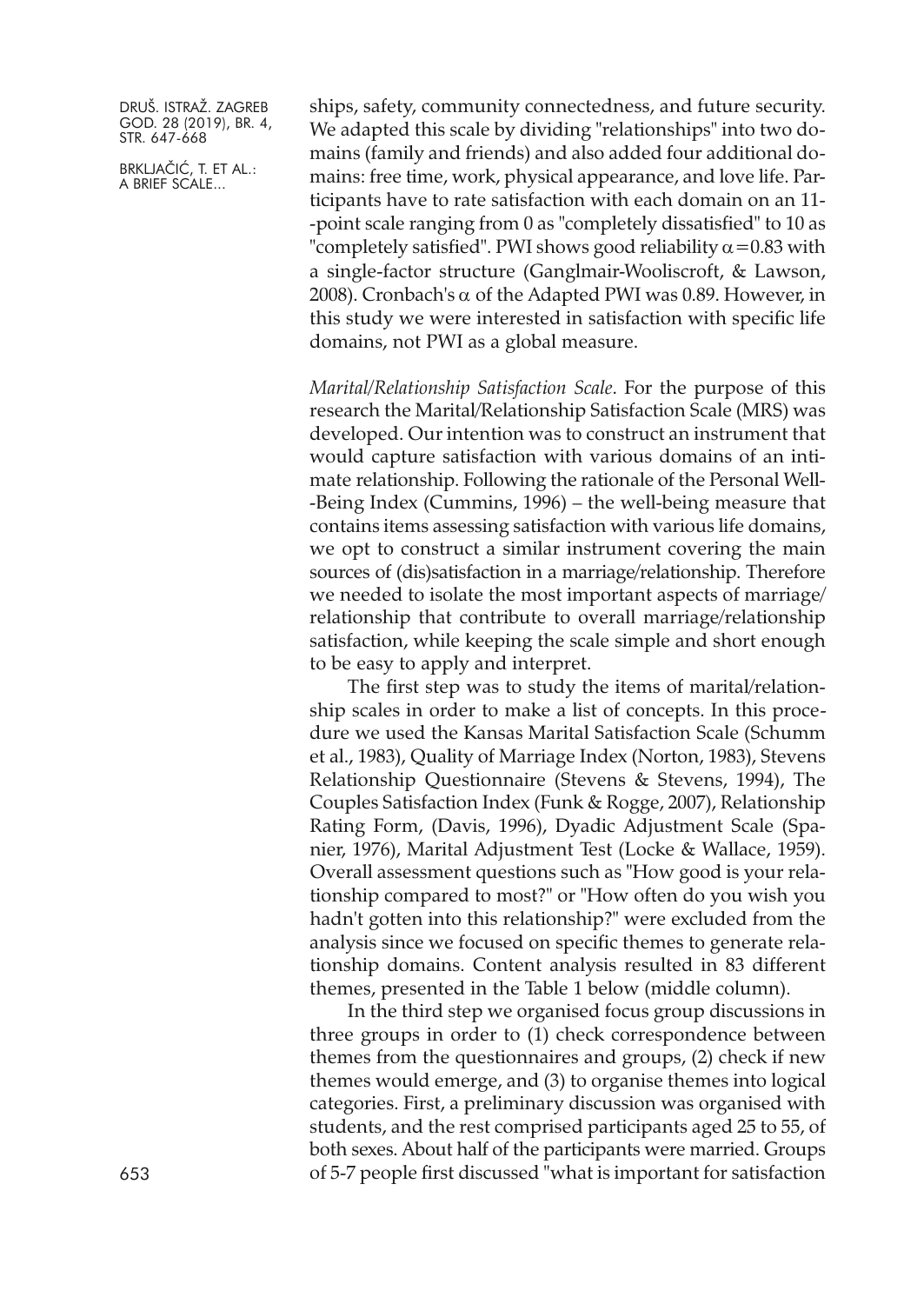with marriage or relationship". Participants mentioned almost all the themes previously found in scales, and a few new topics (Table 1, right column) emerged in discussion, amongst which attitude towards children was the most recognisable, and stood out as a separate theme.

| Category                                                     | Specific topics (scale)                                                                                                                                                                                                                                                                                                                                                                                                                                                                                                                                                           | Specific topics (focus groups)                                                                                                                                                                                       |
|--------------------------------------------------------------|-----------------------------------------------------------------------------------------------------------------------------------------------------------------------------------------------------------------------------------------------------------------------------------------------------------------------------------------------------------------------------------------------------------------------------------------------------------------------------------------------------------------------------------------------------------------------------------|----------------------------------------------------------------------------------------------------------------------------------------------------------------------------------------------------------------------|
| (1) Understanding<br>and support<br>between partners         | making small/major decisions, giving partner autonomy,<br>sacrifice, long term goals, understanding, trust, knowing<br>each other, forgiving, confiding, supporting when under<br>stress, commitment, supportiveness, championing,<br>counting on, honesty, ambivalence, communion, care,<br>connection, giving the utmost, sticking together against<br>the others, "part of the team", maintenance of the relation-<br>ship, dependence, keeping promises disappointing (-),<br>forgetting other's welfare (-), using things against<br>partner (-), jealousy (-), coercion (-) |                                                                                                                                                                                                                      |
| (2) Communication                                            | simulative talks, discussing ideas/feelings, open communi-<br>cation, assertiveness, praising, manipulation (-), confiding,<br>communication, dealing with disagreements, dealing with<br>conflict, arguing (-), losing temper (-), offences (-), criticism (-)                                                                                                                                                                                                                                                                                                                   |                                                                                                                                                                                                                      |
| (3) Distribution of<br>duties and<br>responsibilities        | mutual assistance, division of household tasks, doing<br>favours to each other, allocation of roles, counting on help                                                                                                                                                                                                                                                                                                                                                                                                                                                             | being lazy (-), not taking res-<br>ponsibilities (-), delaying things<br>(-), not taking initiatives (-)                                                                                                             |
| (4) Intimacy                                                 | fantasising about partner, passion, fascination, love,<br>exclusiveness, sexual intimacy, romantic things, charming,<br>physical attractiveness, playful teasing, sex relation,<br>touching, demonstration of affection                                                                                                                                                                                                                                                                                                                                                           | hugging, petting, holding<br>hands, spontaneous touching                                                                                                                                                             |
| (5) Mutual respect<br>of partner's atti-<br>tudes and values | philosophy of life, reciprocity, acceptance/tolerance, respect,<br>esteem, equality, religious matter, conventionality,<br>leisure/recreation attitudes and choices, friends, parents and<br>in-laws                                                                                                                                                                                                                                                                                                                                                                              | respecting work of the other,<br>respecting time of the other,<br>education, political attitudes,<br>attitude tude towards pets and<br>animals in general                                                            |
| (6) Joint activities                                         | time spent together, doing things together, working<br>together on a project/goal, enjoying each other's company,<br>having fun together, laugh together, surprising partner,<br>celebrating together                                                                                                                                                                                                                                                                                                                                                                             | going on vacation together,<br>sharing common interests,<br>going out together, having<br>same friends                                                                                                               |
| (7) Attitude towards<br>money and<br>material goods          | family finances, independent finances, economic support,<br>lending money                                                                                                                                                                                                                                                                                                                                                                                                                                                                                                         | similar attitude towards money,<br>buying/renting home, saving                                                                                                                                                       |
| (8) Children                                                 |                                                                                                                                                                                                                                                                                                                                                                                                                                                                                                                                                                                   | taking care of children, being<br>good father/mother, spending<br>time with children, showing<br>emotion towards children, be-<br>ing gentle towards children,<br>being responsible parent,<br>ignoring children (-) |

**O** TABLE 1<br>General themes and specific topics deve-<br>loped from relation-<br>ship/marital satis-<br>faction scales and<br>additionally produced by focus groups

All the participants agreed that children are a very important source of marital/relationship satisfaction for all who have them. Compared to other persons that may affect the relationship (e.g. friends, family) children were without exception considered the most important. In the scales studied, this category did not appear probably because it is not mutual to all. After the discussion started to repeat, participants were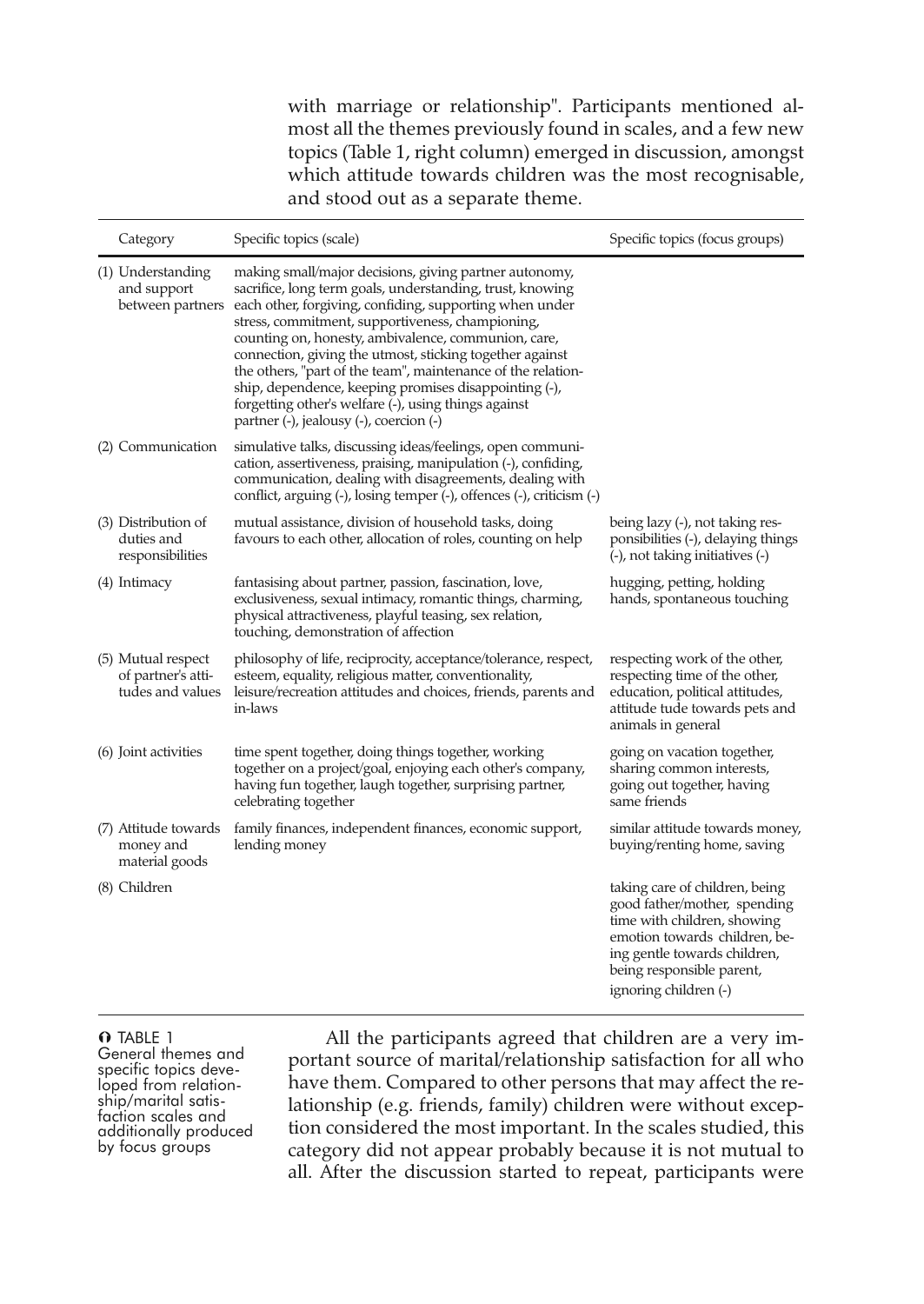BRKLJAČIĆ, T. ET AL.: A BRIEF SCALE...

asked to try to group topics into more general concepts. Discussions revealed that mutual understanding and support is by far the most important issue, followed by communication matters, and respect for partner's attitudes and values. Participants pointed out that "when people support each other and feel safe in the relationship, everything else can be agreed" or that "it is perfectly ok that partners have different opinions as far as they respect each other's values.". Grouping of the concepts (Table 1, left column) followed the same pattern in all the groups, except for one group that merged the second and third theme. While one can argue that attitudes towards family, friends, recreation, religion, politics etc. should be treated as independent categories, we opt to stick to more general concepts, which would allow broader comprehension. We believe that, for example, if a person is not satisfied with his/ her partner's attitude towards family, this should reflect on his/her assessment of "mutual respect of partner's attitude and values".

Finally, we added one item to assess the general satisfaction with relationship/marriage and one item to assess caring for and relationship to the children which should be applied only if the couple has children.

Ultimately, the MRS scale consists of nine items, one general and eight specific, related to various domains of a marriage/relationship: communication between partners, mutual respect of partners' attitudes and values, joint activities, understanding and support between partners, distribution of duties and responsibilities, intimacy, and attitude towards money and material goods. Since the ninth item dealt with children: "In your relationship, how satisfied are you regarding care and relationship with the children?", it was limited to those who had children. Participants were instructed to indicate their level of satisfaction with each specific domain using an 11-point scale from 0 "completely unsatisfied", to 10 "completely satisfied". Since it applied only to those participants who were married or in a relationship, an elimination question was asked prior to the MRS scale: "Are you currently married or in a relationship?".

*Sociodemographic variables*. Participants' age, gender, educational level, personal income and employment status were obtained.

#### **Participants**

The survey was conducted among 1087 participants, out of which 191 were male (17.6%). The average age was 37.2 (*SD* = 11.72), ranging from 18 to 78 years. The proportion of older participants was small, only 3.2% were older than 60, and only 0.9% were over 65. The education level of our participants was rather high: 28.4% had secondary or lower educa-655 tion, 53.9% had a university or higher degree. This informa-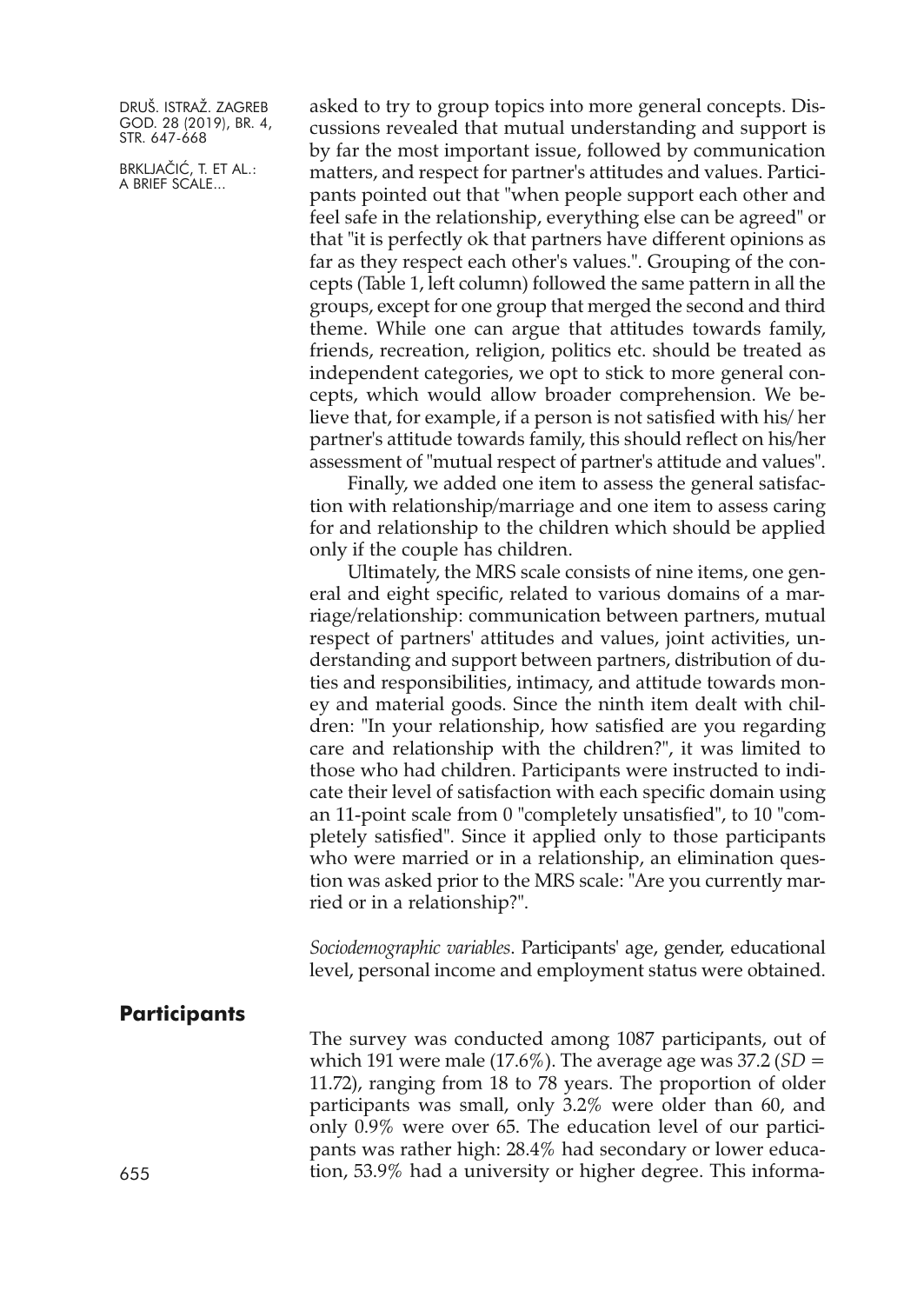BRKLJAČIĆ, T. ET AL.: A BRIEF SCALE...

 $\supset$  Table 2

Summary of sample characteristics by relationship status

tion suggests that the sample was biased, probably due to the online administration of the survey, and favoured young, educated women.

The financial status was slightly above the Croatian average: most participants (37.1%) had a personal monthly income between 5.000 and 9.000 HRK (equivalent to 650 to 1200 EUR), where the average salary in Croatia, according to the Croatian Bureau of Statistics (2017), was about 6.000 HRK (800 euro). 73.6% of the participants were employed, 14.3% were studying, 7.5% were unemployed, and 3.5% were retired, while the remaining 1% were farmers and housewives. The characteristics of the sample are presented in the Table 2.

| Relationship status            | Men       | Women      | N          |
|--------------------------------|-----------|------------|------------|
| Married/Relationship<br>Single | 136<br>55 | 658<br>238 | 794<br>293 |
| Total                          | 191       | 896        | 1087       |

Overall, most participants were married or in a relationship (73% of all participants).

# **Statistical analysis**

To examine the metrical characteristics of the MRS scale, we conducted reliability analysis and confirmatory factor analysis. The descriptive statistics of variables as well as the Pearson correlation analyses were performed for a better understanding of the relationships of the examined variables. To test the differences between participants who were married or in a relationship and single participants, we conducted *t- -tests for independent samples and*  $\chi^2$  *tests.* 

#### **RESULTS**

# **Psychometric properties of the Marital/Relationship Satisfaction Scale**

In order to analyse the structure of the MRS scale, confirmatory factor analysis was conducted, using weighted least squares method. The results show that a single factor structure was the most appropriate, although it required several modifications to gain a satisfactory model. An eight-item scale (without the item assessing satisfaction with relationship to the children) fitted the model better than a nine-item scale. All the items showed satisfactory saturations (Figure 1). While the RMSEA and SRMR were adequate, chi square and CFI were out of fitting range, which was probably a consequence of high multicollinearity, big sample size and asymmetrical distributions of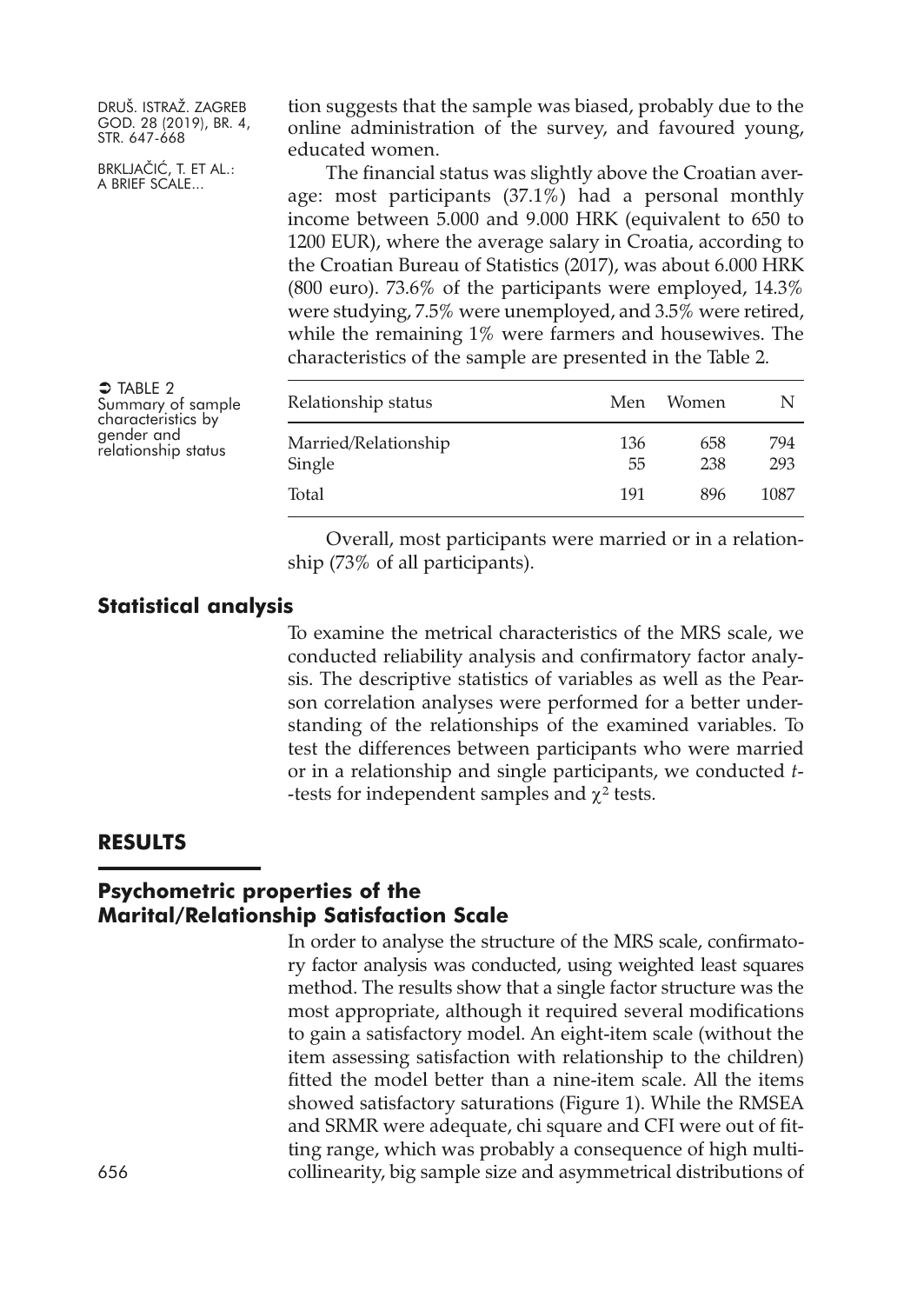BRKLJAČIĆ, T. ET AL.: A BRIEF SCALE...

items. Mardia's measures (Mardia, 1970) of multivariate skewness and kurtosis were used to compare the joint distribution of several variables against a multivariate normal distribution. Both values showed that our data differs from normal distribution significantly (Mardia Skewness = 881.6; *p <* 0.01; Mardia Kurtosis = 24.3; *p <* 0.1).



 $\supseteq$  Figure 1 The measurement model of the Marital/ Relationship Satis- faction Scale

> Chi square = 59.4 (20), *p* < 0.01  $CFI = 0.83$ , RMSEA = 0.069, SRMR = 0.036

Cronbach Alpha indicated high reliability of the scale,  $\alpha$  = 0.95 ( $N = 784$ ) for the 8-item scale (without the item asking for relationship with children) and  $\alpha = 0.96$  when the ninth item was included ( $N = 430$ ). All the items were highly intercorrelated, correlations ranging from 0.57 to 0.91, and the average correlation 0.72 for the 9-item scale (0.57 to 0.90, with the average correlation 0.72 for the 8-item scale). Although alpha values higher than 0.90 and high correlations among items may suggest that some of the items are redundant, we believe this was not the case here, since the items clearly dealt with different aspects of the same underlying construct: satisfaction with the relationship or marriage. Additionally, deleting any of the items would not increase or decrease the Alpha value.

The results for all the items showed moderate variability (standard deviations between 2.29 and 2.93 for 11-point scales), negative asymmetry, and covered the full range of possible answers (from 0 to 10). The total result of the scale was 657 formed as an average of all the items for every participant.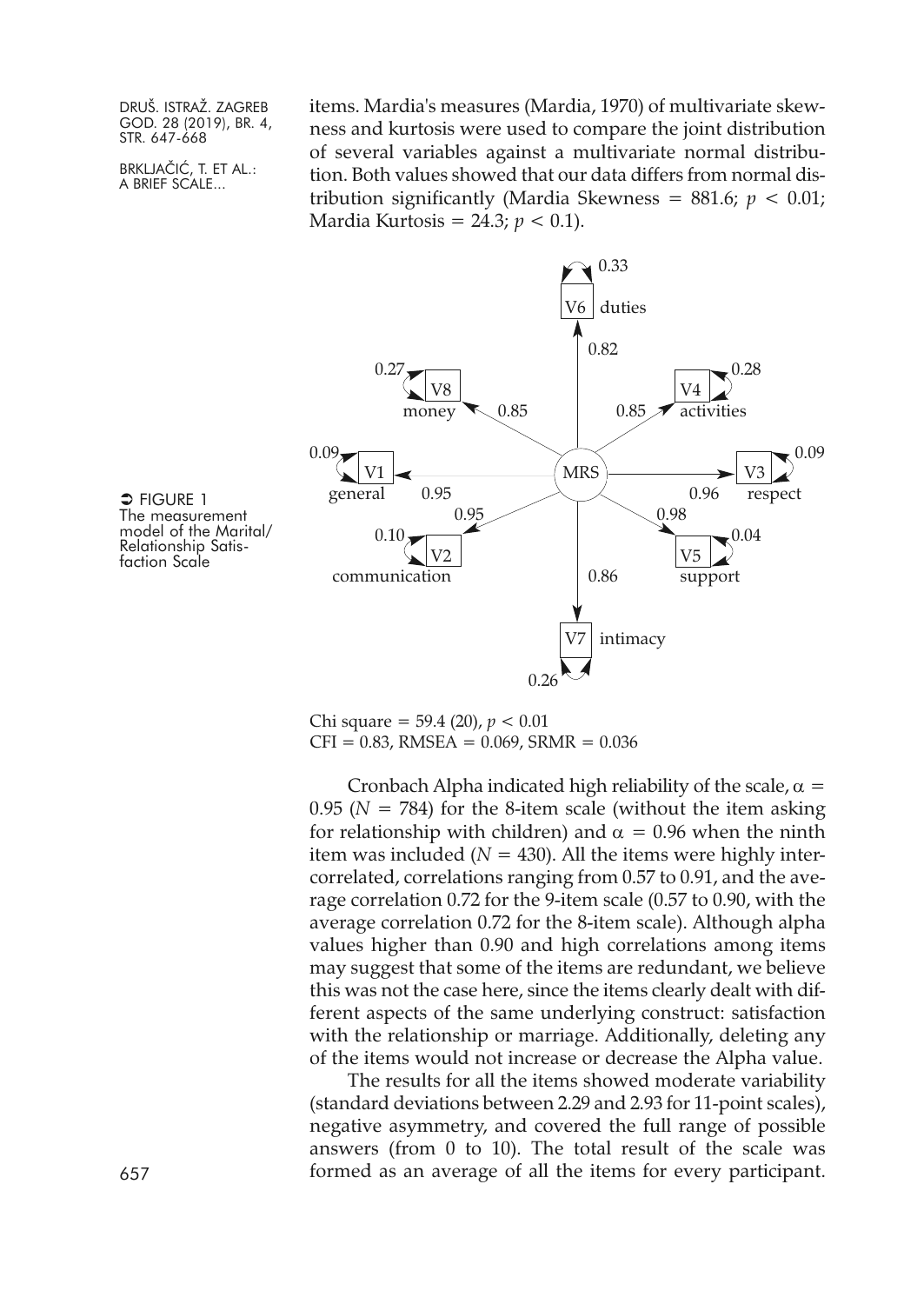| DRUŠ. ISTRAŽ. ZAGREB                               | The total results on the scale, as well as the results on separate |
|----------------------------------------------------|--------------------------------------------------------------------|
| GOD. 28 (2019), BR. 4,<br>STR. 647-668             | items (ranging from 6.9 to 8.1), indicate moderate to high sat-    |
|                                                    | isfaction with relationship or marriage among our partici-         |
| BRKLJAČIĆ, T. ET AL.:<br>A BRIEF SCALE             | pants. For further analysis in this study, we used an 8-item       |
|                                                    | scale (i.e., without the item concerning satisfaction with the     |
|                                                    | care of children) to be able to include in the analysis the par-   |
| O TABLE 3                                          | ticipants who do not have children.                                |
| Descriptive statistics of                          | Descriptive statistics of the items and parameters of fac-         |
| the items and reliabili-<br>ty analyses of the MRS | tor and reliability analyses of the MRS scale are presented in     |
| scale                                              | Table 3.                                                           |
|                                                    |                                                                    |

| MRS scale                                                 |      | Reliability analysis |              |                        |      |
|-----------------------------------------------------------|------|----------------------|--------------|------------------------|------|
| In your relationship, how satisfied are you regarding $N$ |      | М                    | <i>SD</i>    | Item-total correlation |      |
| 1.  your marriage/ relationship in general                | 793. |                      | 7.8 2.29     | 0.90                   | 0.89 |
| 2.  communication with your partner                       | 792  | 7.4                  | 2.60         | 0.91                   | 0.89 |
| 3.  mutual respect of partner's attitudes and values      | 792  |                      | 7.8 2.40     | 0.89                   | 0.88 |
| 4.  joint activities                                      | 792  | 6.9                  | 2.68         | 0.81                   | 0.80 |
| 5.  understanding and support between partners            | 791  | 7.8                  | 2.58         | 0.91                   | 0.91 |
| 6.  distribution of duties and responsibilities           | 793  | 7.3                  | 2.63         | 0.75                   | 0.73 |
| 7. intimacy                                               | 790. | 7.1                  | 2.93         | 0.81                   | 0.75 |
| 8.  attitude towards money and material goods             | 792  |                      | 7.5 2.57     | 0.78                   | 0.76 |
| 9.  caring for and relationship to the children           | 437  | 8.1                  | 2.31         | 0.72                   |      |
| Scale $(1-9)$                                             | 430  |                      | 7.1 2.34     | $\alpha = 0.96$        |      |
| Scale $(1-8)$                                             |      |                      | 784 7.5 2.19 | $\alpha = 0.95$        |      |

To examine concurrent validity of the MRS scale, Pearson's correlation coefficients between the MRS scores and well- -being indicators: life satisfaction, happiness and adapted PWI scales measuring satisfaction with specific life domains were calculated. The Pearson correlations between the MRS score and well-being indicators are presented in the last column of Table 4.

| $\Rightarrow$ TABLE 4<br>Means, standard | Married or in a relationship     |     |      |           |
|------------------------------------------|----------------------------------|-----|------|-----------|
| deviations and<br>Pearson correlations   | Well-being indicators            | М   | SD   | $r$ (MRS) |
| between MRS and<br>well-being indicators | Life satisfaction                |     | 1.88 | 0.47      |
|                                          | <b>Happiness</b>                 | 7.2 | 1.95 | 0.47      |
|                                          | Your standard of living          | 6.1 | 2.36 | 0.29      |
|                                          | Your health                      | 7.6 | 2.08 | 0.23      |
|                                          | What you are achieving in life   | 7.1 | 2.05 | 0.33      |
|                                          | Relationship with friends        | 7.7 | 1.90 | 0.36      |
|                                          | Relationship with family         | 7.8 | 2.04 | 0.53      |
|                                          | Love life                        | 7.7 | 2.33 | 0.78      |
|                                          | How safe you feel                | 7.0 | 2.44 | 0.38      |
|                                          | Feeling a part of your community | 6.6 | 2.59 | 0.34      |
|                                          | Your future security             | 5.5 | 2.69 | 0.31      |
|                                          | Leisure time                     | 6.2 | 2.57 | 0.32      |
|                                          | Work                             | 6.1 | 2.80 | 0.22      |
|                                          | Physical appearance              | 6.9 | 2.01 | 0.31      |
| 658                                      | N                                | 794 |      |           |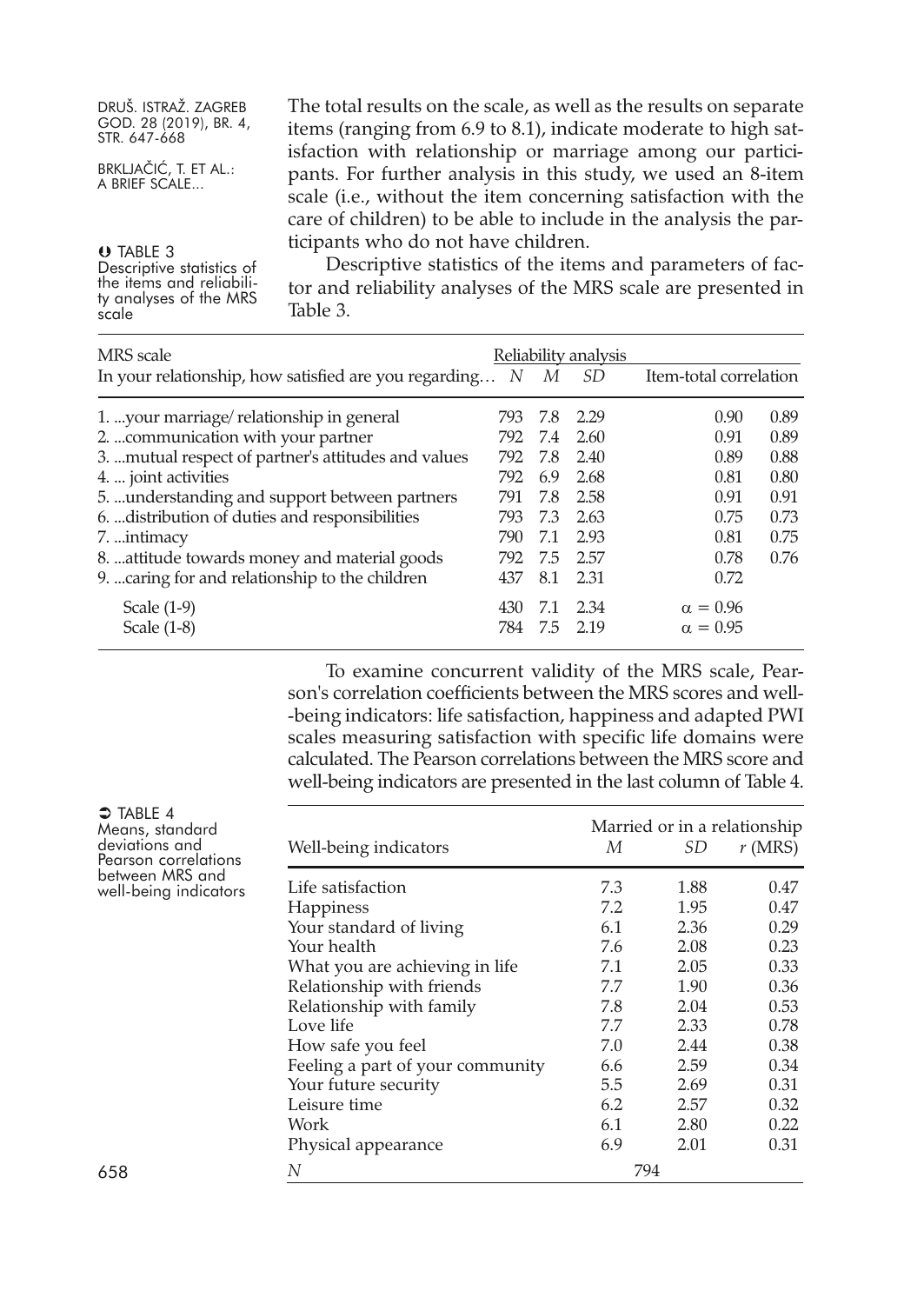BRKLJAČIĆ, T. ET AL.: A BRIEF SCALE...

The scores of the MRS scale correlated moderately but significantly with all the well-being indicators. The highest correlations were found for satisfaction with love life (sharing over 60% of the common variance with marital/relationship satisfaction), followed by satisfaction with relationship with the family members ( $r = 0.53$ ), and overall life satisfaction ( $r =$ 0.47) and happiness  $(r = 0.47)$ .

Additionally, we ran Hierarchical Multiple Regression to examine the contribution of different well-being indices in explaining the variance of marital satisfaction (Table 5). At the first step we entered life satisfaction and happiness, as general indices of well-being, and in the second step we entered PWI. We managed to explain 64,8% of the variance of marriage/ relationship satisfaction and the significant predictors in the final model were life satisfaction, satisfaction with family, satisfaction with physical appearance and satisfaction with love life.

| $\bigcirc$ TABLE 5<br>Hierarchical Multiple                          |        | Predictors          | B             | t         |
|----------------------------------------------------------------------|--------|---------------------|---------------|-----------|
| Regression analysis on<br>the MRS scale with<br>different well-being | Step 1 | Life satisfaction   | 0.299         | $4.565**$ |
| indices                                                              |        | Happiness           | 0.306         | $4.839**$ |
|                                                                      |        | $R^2 = 0.243$       |               |           |
|                                                                      | Step 2 | Life satisfaction   | 0.121         | $2.428*$  |
|                                                                      |        | <b>Happiness</b>    | 0.012         | 0.257     |
|                                                                      |        | Life standard       | 0.039         | 1.457     |
|                                                                      |        | Health              | $-0.028$      | $-1.045$  |
|                                                                      |        | Achievement         | $-0.066$      | $-1.751$  |
|                                                                      |        | Family              | 0.160         | $4.929**$ |
|                                                                      |        | Friends             | $-0.024$      | $-0.744$  |
|                                                                      |        | Safety              | 0.042         | 1.270     |
|                                                                      |        | Community           | $-0.002$      | $-0.088$  |
|                                                                      |        | Future security     | 0.000         | $-0.008$  |
|                                                                      |        | Free time           | 0.036         | 1.685     |
|                                                                      |        | Work                | 0.012         | 0.539     |
|                                                                      |        | Physical appearance | $-0.075$      | $-2.536*$ |
|                                                                      |        | Love                | 0.647         | 24.340**  |
|                                                                      |        |                     | $R^2 = 0.648$ |           |

Note: \**p <* 0.05; \*\**p <* 0.01

#### **Gender differences in marital/relationship satisfaction**

The mean scores and associated standard deviations for MRS scores by gender are presented in Table 6.

| $\bigcirc$ TABLE 6<br>Descriptive statistics<br>for the MRS score by<br>gender $(N=784)$ | Gender<br>Women<br>Men<br>Total |                                                          |            |            |  |  |
|------------------------------------------------------------------------------------------|---------------------------------|----------------------------------------------------------|------------|------------|--|--|
|                                                                                          | MRS M (SD)                      | 7.4 (2.25)                                               | 7.5 (2.25) | 7.5 (2.19) |  |  |
|                                                                                          |                                 | Men and women did not differ in ratings of marital/rela- |            |            |  |  |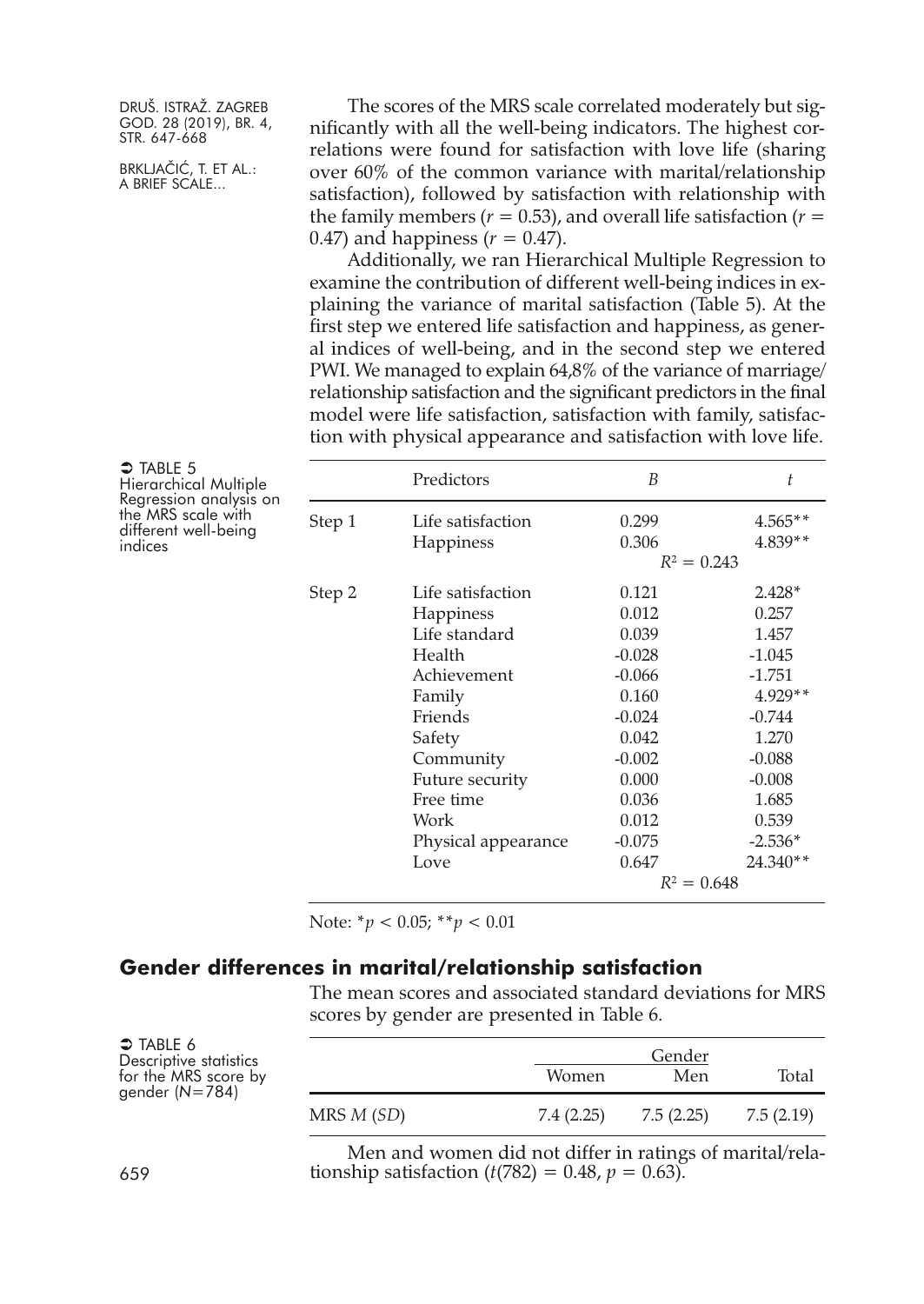# **Relationship status and well-being**

Men and women did not differ regarding relationship status  $(y^2 = 0.39, p > 0.05)$  as 71.2% of men, and 73.4% of women were married or in a relationship.

Furthermore, we tested the differences in well-being (life satisfaction, happiness, adapted PWI scales measuring satisfaction with specific life domains) between participants who were married or in a relationship and single participants. Descriptive statistics for the well-being measures of each group regarding marital status (i.e. married/relationship versus single participants) are presented in Table 7 with *t-*test statistics as well as Pearson correlations between the MRS score and well-being indicators (Table 4).

Married or in a Well-being indicators relationship Single *M SD M SD t p* Life satisfaction 7.3 1.88 6.5 2.22 5.25 < 0.004 Happiness 7.2 1.95 6.4 2.30 5.43 < 0.004 Your standard of living 6.1 2.36 5.7 2.61 2.39 NS Your health 7.6 2.08 7.4 2.35 1.18 NS What you are achieving in life  $7.1$   $2.05$   $6.6$   $2.53$   $2.95$   $< 0.004$ Relationship with friends 7.7 1.90 7.6 2.12 1.34 NS Relationship with family 7.8 2.04 7.2 2.48 3.50 < 0.004 Love life 7.7 2.33 3.8 3.15 19.6 < 0.004 How safe you feel 7.0 2.44 6.7 2.79 1.48 NS Feeling a part of your community  $6.6$   $2.59$   $6.2$   $2.74$   $1.76$  NS Your future security 5.5 2.69 5.2 2.80 1.29 NS Leisure time 6.2 2.57 6.1 2.64 0.48 NS Work 6.1 2.80 5.7 2.89 1.91 NS Physical appearance 6.9 2.01 6.4 2.35 3.04 < 0.004 *N* 794 293

Note: Because of multiple comparison,  $p$  is set to  $p < 0.004$  (adjusted for multiple comparisons: Bonferroni correction); NS – non significant

Comparison of those married/in a relationship and single participants revealed that participants who were married or in a relationship were happier and more satisfied with their lives. They were also more satisfied with their love life, relationship with family members, physical appearance and achievements in life. Although there was a general trend of higher satisfaction of those who were married or in a relationship in all life domains, for the rest of the satisfaction ratings of specific life domains these differences did not reach a level of sig-660 nificance.

**U** TABLE 7<br>Differences between participants who were<br>married or in a<br>relationship and single<br>participants regarding<br>well-being indicators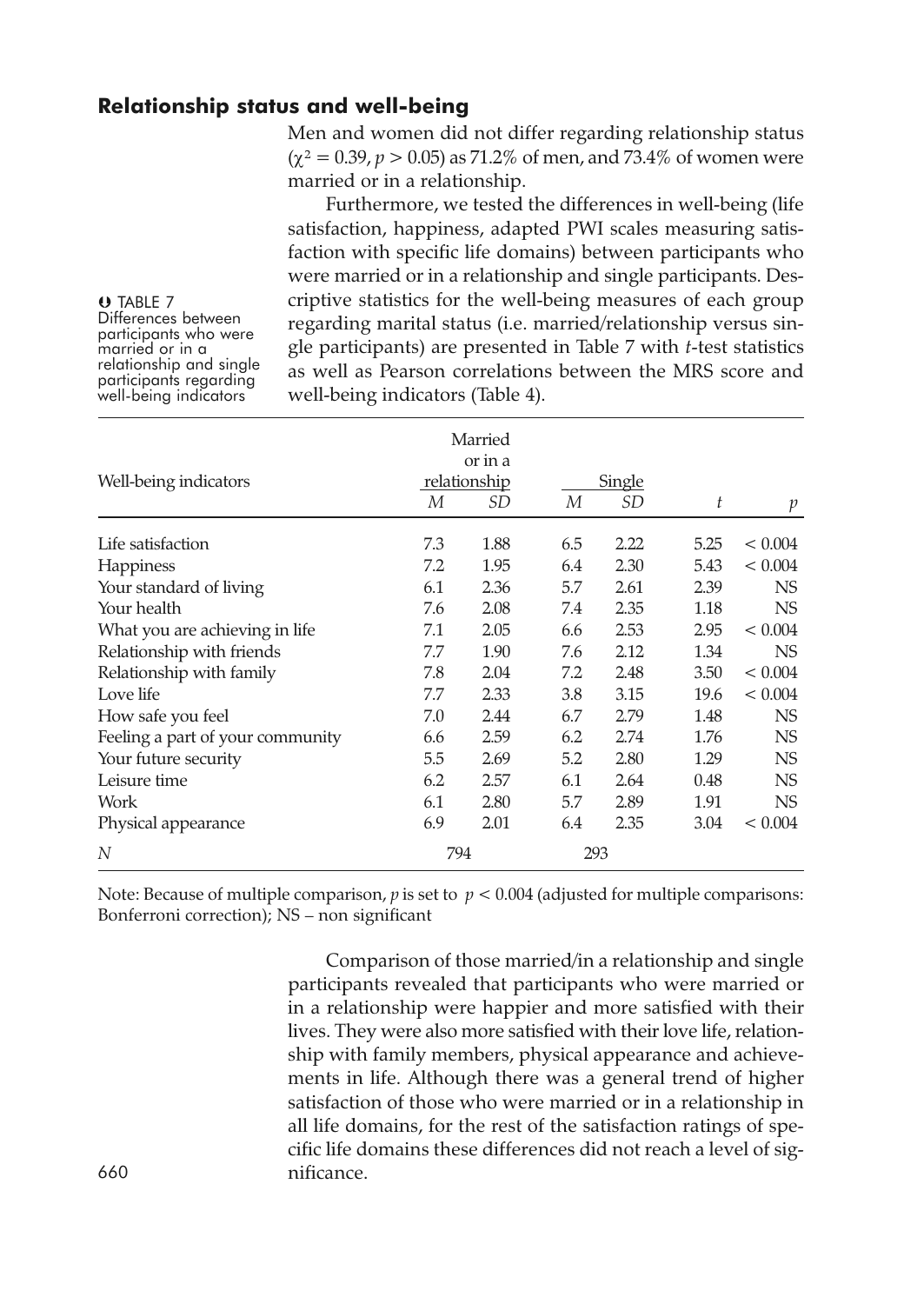The Marital/Relationship Satisfaction Scale (MRS) proved to have satisfying psychometrical properties with a high Cronbach alpha index of reliability ( $\alpha = 0.95$ ), confirming that the items have relatively high internal consistency. George and Mallery (2003) provided the following rules of thumb to evaluate Cronbach alpha coefficients: "≥ .9 – Excellent, ≥ .8 – Good,  $\geq$  .7 – Acceptable,  $\geq$  .6 – Questionable,  $\geq$  .5 – Poor, and < .5 – Unacceptable" (p. 231). Moreover, since the number of items in the scale was not too big (8 or 9) and since we didn't detect any redundancy (questions voiced differently, but practically the same), that might artificially increase the alpha value, we don't have reason to question the reliability of the scale. The scale proved to be unidimensional, with a single factor accounting for about 75% of the total variance.

The results of the MRS scale were moderately and significantly correlated to both overall life satisfaction and happiness, and all life domains from the adapted PWI scale. However, the only high correlations (above 0.5) were found between MRS and satisfaction with love life  $(r = 0.78)$ , and satisfaction with family relations  $(r = 0.53)$ , suggesting discriminant and concurrent validity of the scale. However, because of the characteristics of our sample which was biased by online administration (favouring young, educated women), further research on a more balanced sample is needed. Additionally, this research did not account for other variables that might influence well-being such as personality traits or life events but focused on satisfaction with life domains and marital/relationship satisfaction.

Gender differences regarding the total result on the MRS scale were not found. These results are consistent with Broman, (2005), Gager and Sanchez (2003) and Kurdek (2005). However, there are studies which found that men are more satisfied with marriage compared to women (Kamp Dush et al., 2008; Stevenson & Wolfers, 2009; Whiteman, McHale, & Crouter, 2007). Lower marital satisfaction in women was often attributed to their subordinate role in marriage and unequal balance of power (Jackson et al., 2014). However, in our research no differences in typical status parameters, such as education level, employment status and personal income between men and women were found. Since most of the women had a university or higher degree, it is possible that unequal balance of power was not present in their marriages, and this resulted in similar levels of marital satisfaction. This presumption should be explored by future research.

In our study, participants who were married or in a relationship, reported higher levels of general well-being, and ad-661 ditionally they were more satisfied with their love life, rela-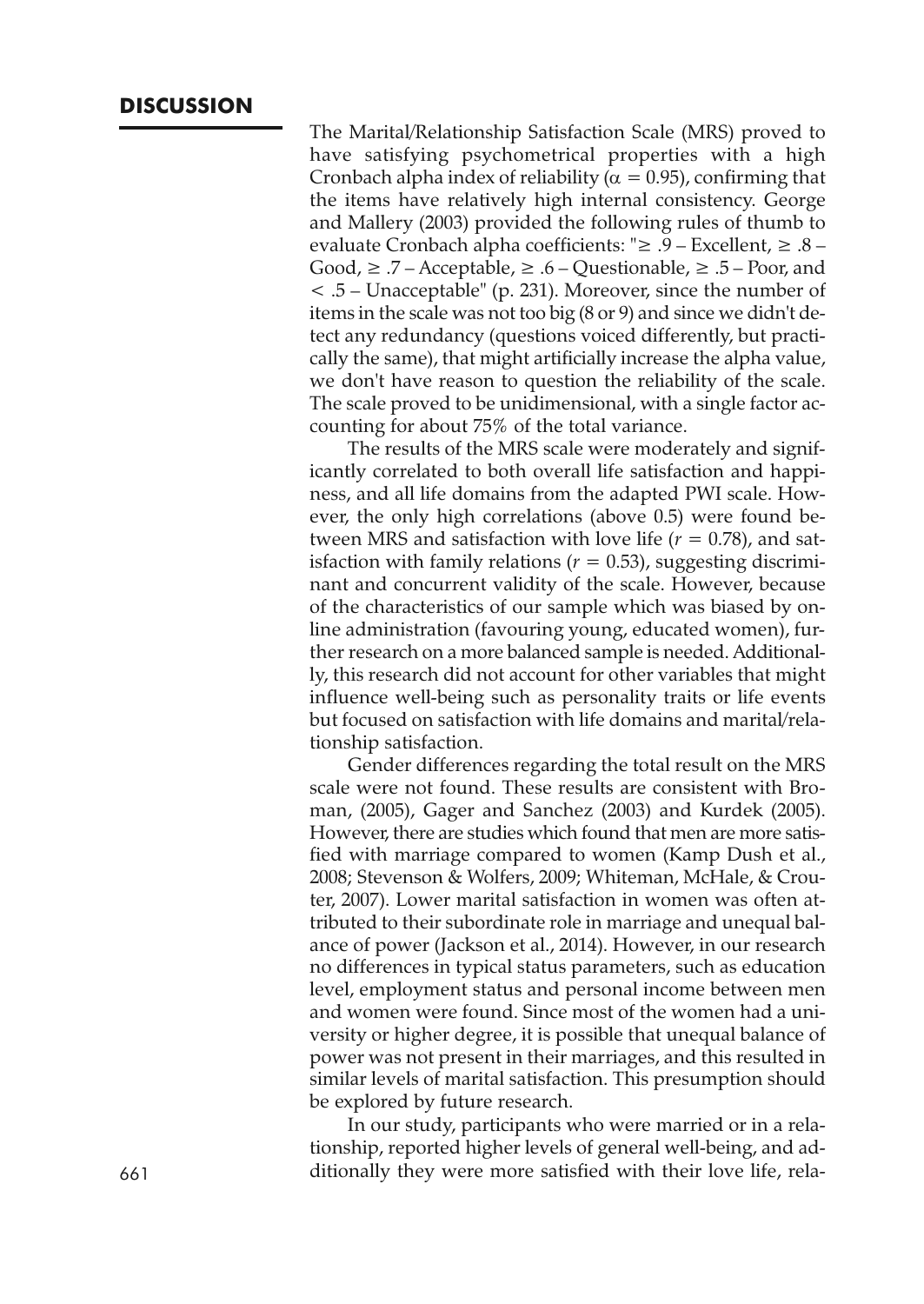BRKLJAČIĆ, T. ET AL.: A BRIEF SCALE...

tionship with family members, achievement and physical appearance. These results are in line with numerous studies that have found that marriage benefits well-being (e.g. Carr  $\&$ Springer, 2010; Kim & McKenry, 2002; Lamb, Lee, & DeMaris, 2003). However, due to the cross-sectional nature of this study, we cannot draw firm casual conclusions about the nature of the relationship between marital/relationship status and well- -being indicators.

Still, it is quite probable that satisfaction with love life is mostly a consequence of being in a relationship/married, while satisfaction with family, achievement and physical appearance might be either antecedents and consequences, or both. The biggest difference between participants who were married or involved in a romantic relationship and single participants was in satisfaction with love life. Married participants and those in a relationship were two times more satisfied with their love life compared to the single participants. We presume that satisfaction with love life is mostly a consequence of relationship status, since marriage/relationship gratifies one's needs for love as spouses provide intimacy, companionship, and day-to-day interaction (Musick & Bumpass, 2012). This explanation is in line with Huić et al. (2012), who found that showing and perceiving love is crucial for marital satisfaction.

Marriage or relationship may also contribute to one's satisfaction with family relationships, feeling of achievement, and make someone more satisfied with his/her physical appearance. On the other hand, those circumstances could also foster one's decision to get involved and serve as antecedents of romantic relationship or marriage. Longitudinal studies have the potential to reveal the true nature of these associations, and it is our intention to further examine these issues once we collect responses from subsequent waves of data collection.

# **CONCLUSION, LIMITATIONS AND RECOMMENDATIONS**

In summary, in this research we constructed and validated a new measure of marital/relationship satisfaction that can be applied to both married couples or those in a romantic relationship. This brief questionnaire was developed, following the rationale of Personal Well-Being Index, to examine satisfaction with various domains of romantic relationship or marriage. The instrument proved to be unidimensional with high internal consistency, and the highest external correlations with satisfaction with love life and satisfaction with family relations. This study contributes to the literature by providing a new robust instrument to measure marital/relationship satisfaction, and empirical analysis of the association between marital/relationship satisfaction, general well-being and satisfaction with various life domains.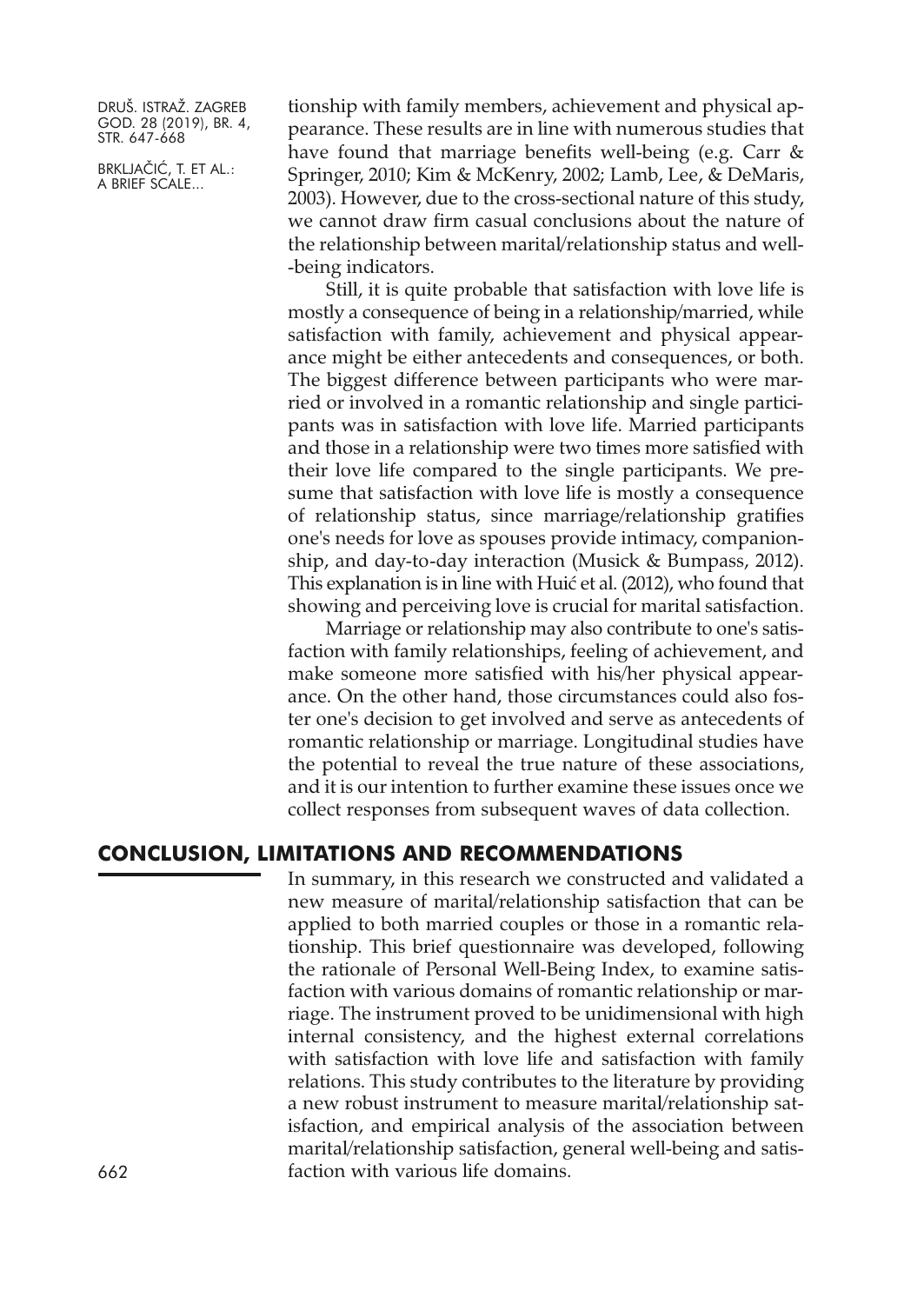BRKLJAČIĆ, T. ET AL.: A BRIEF SCALE...

Although the present study offers an interesting analysis of marital/relationship satisfaction and personal well-being cross- -sectional, it has some limitations that need to be clarified. Most importantly, although the number of participants in our research was quite large, the sample was biased by online procedure. Therefore, the sample predominantly consisted of women and younger people. Besides the sample structure, one of the weaknesses of the research was the fact that we did not examine the duration of the relationship or marriage. This variable can be important when examining satisfaction and we strongly suggest that future researchers include it.

Furthermore, since we did not distinguish between married participants and those in a relationship, this could affect the results. However, with growing rates of divorces and separations, and increasing number of cohabitations and other types of relationships, in recent years marriage has rarely been considered as a lifetime relationship, and therefore once firm boundaries between marriage and other relationships are getting softer and more permeable. Moreover, the effects of marriage and cohabitation were found to be similar across a range of measures (Musick & Bumpass, 2012). In this research it was not our intention to test the differences between various types of relationships (e.g. marriage, cohabitation, romantic relationship), but to contrast those who were involved in any sort of romantic relationship to those who were not. Similarly, we opt to apply MRS to all participants who were either married or in any other type of romantic relationship and to analyse possible gender differences.

Future research design should try to include more senior citizens in the research, as well as males, those less educated, and from rural areas, which could give a better insight into the emerging differences.

#### **FUNDING**

This work has been fully supported by the Croatian Science Foundation under the project "Croatian Longitudinal Study on Well-Being" (IP-2014-09-4398).

#### **ACKNOWLEDGEMENT**

We thank the participants for their cooperation during the survey.

# **REFERENCES**

Adams, J. S. (1963). Toward an understanding of inequity. *Journal of Abnormal and Social Psychology, 67*(5), 422–436. [https://doi.org/10.1037/](https://doi.org/10.1037/h0040968) [h0040968](https://doi.org/10.1037/h0040968)

Amato, P. R., Booth, A., Johnson, D. R., & Rogers, S. J. (2007). *Alone together: How marriage in America is changing*. Cambridge, MA: Harvard 663 University Press.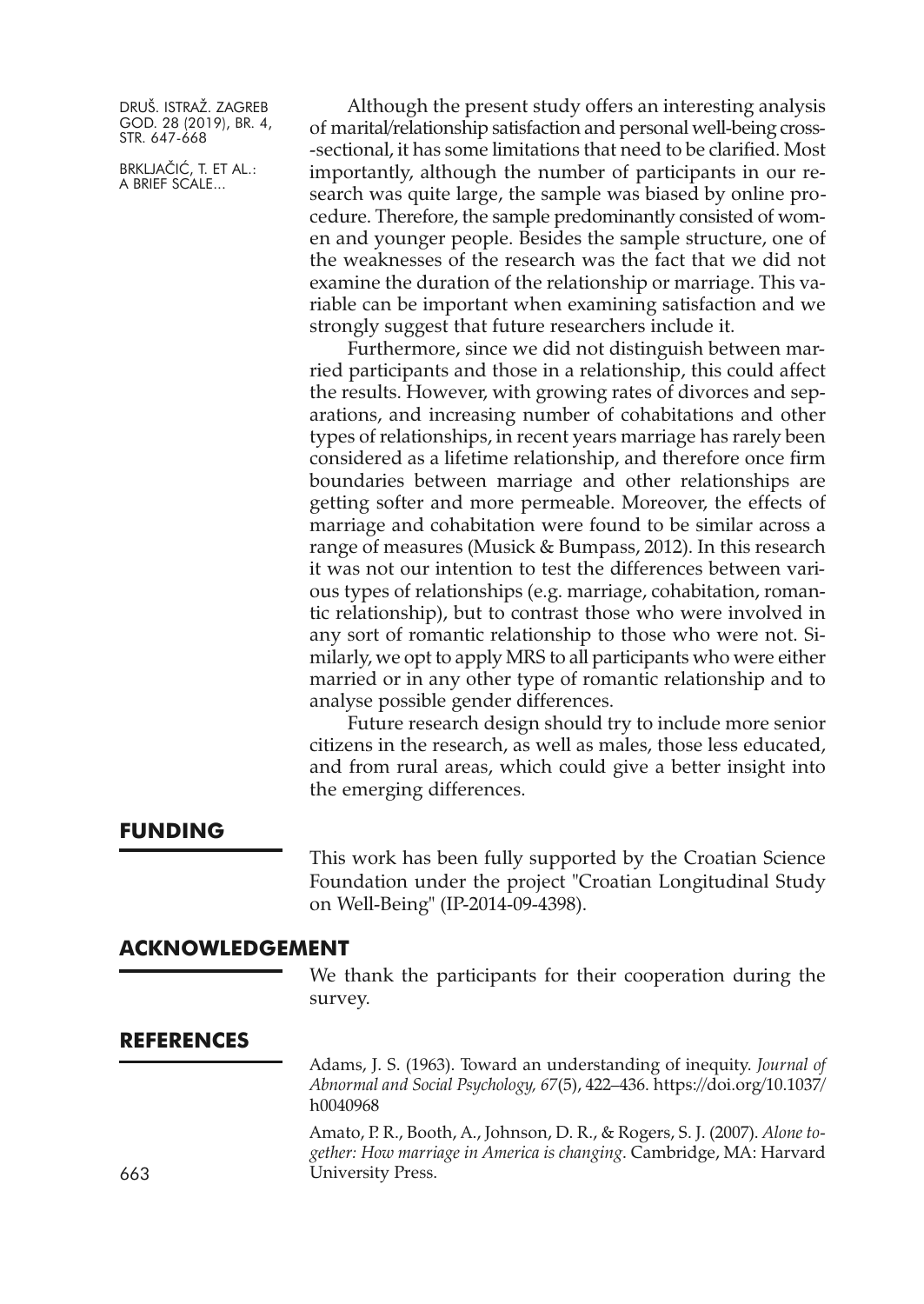BRKLJAČIĆ, T. ET AL.: A BRIEF SCALE...

Bookwala, J. (2012). Marriage and other partnered relationships in middle and late adulthood. In R. Blieszner, V. H. Bedford, R. Blieszner, & V. H. Bedford (Eds.), *Handbook of families and aging* (pp. 91–123). Santa Barbara, CA, US: Praeger/ABC-CLIO.

Bowlby, J. (1969). *Attachment. Attachment and loss: Vol. 1. Loss*. New York: Basic Books.

Broman, C. L. (2005). Marital quality in Black and White marriages. *Journal of Family Issues, 26*(4), 431–441. [https://doi.org/10.1177/0192513](https://doi.org/10.1177/0192513X04272439) [X04272439](https://doi.org/10.1177/0192513X04272439)

Buss, D. M. (1995). Evolutionary psychology: A new paradigm for psychological science. *Psychological Inquiry, 6*(1), 1–30. [https://doi.org/](https://doi.org/10.1207/s15327965pli0601_1) [10.1207/s15327965pli0601\\_1](https://doi.org/10.1207/s15327965pli0601_1)

Carr, D., & Springer, K. W. (2010). Advances in families and health research in the 21st century. *Journal of Marriage and Family, 72*(3), 743–761. <https://doi.org/10.1111/j.1741-3737.2010.00728.x>

Cohen, O., Geron, Y., & Farchi, A. (2009). Marital quality and global well-being among older adult Israeli couples in enduring marriages. *The American Journal of Family Therapy, 37*(4), 299–317. [https://doi.org/](https://doi.org/10.1080/01926180802405968) [10.1080/01926180802405968](https://doi.org/10.1080/01926180802405968)

Collins, N. L., & Read, S. J. (1994). Cognitive representations of adult attachment: The structure and function of working models. In K. Bartholomew & D. Perlman (Eds.), *Advances in personal relationships: Vol. 5. Attachment processes in adulthood* (pp. 53–90). London: Jessica Kingsley Publishers.

Corra, M., Carter, S. K., Carter, J. S., & Knox, D. (2009). Trends in marital happiness by gender and race, 1973 to 2006. *Journal of Family Issues, 30*(10), 1379–1404. <https://doi.org/10.1177/0192513X09336214>

Croatian Bureau of Statistics (2017). *Average monthly net and gross earnings of persons in paid employment by accounting periods*. Available at [https://www.dzs.hr/Hrv\\_Eng/publication/2017/09-01-02\\_01\\_2017.htm](https://www.dzs.hr/Hrv_Eng/publication/2017/09-01-02_01_2017.htm)

Cummins, R. A. (1995). On the trail of a gold standard for subjective well-being. *Social Indicators Research, 35*(2), 179–200. [https://doi.org/](https://doi.org/10.1007/BF01079026) [10.1007/BF01079026](https://doi.org/10.1007/BF01079026)

Cummins, R. A. (1996). The domains of life satisfaction: An attempt to order chaos. *Social Indicators Research, 38*(3), 303–328. [https://doi.](https://doi.org/10.1007/BF00292050) [org/10.1007/BF00292050](https://doi.org/10.1007/BF00292050)

Davis, K. E. (1996). *The Relationship Rating Form (RRF): A measure of characteristics of romantic relationship and friendship*. Department of Psychology. University of South Carolina.

del Mar Salinas-Jiménez, M., Artés, J., & Salinas-Jiménez, J. (2013). How do educational attainment and occupational and wage-earner statuses affect life satisfaction? A gender perspective study. *Journal of Happiness Studies, 14*(2), 367–388. [https://doi.org/10.1007/s10902-012-](https://doi.org/10.1007/s10902-012-9334-6) [9334-6](https://doi.org/10.1007/s10902-012-9334-6)

Diener, E. (2000). Subjective well-being: The science of happiness and a proposal for a national index. *American Psychologist, 55*(1), 34–43. <https://doi.org/10.1037/0003-066X.55.1.34>

Diener, E., & Seligman, M. E. (2004). Beyond money: Toward an economy of well-being. *Psychological Science in the Public Interest, 5*(1), 1–31. <https://doi.org/10.1111/j.0963-7214.2004.00501001.x>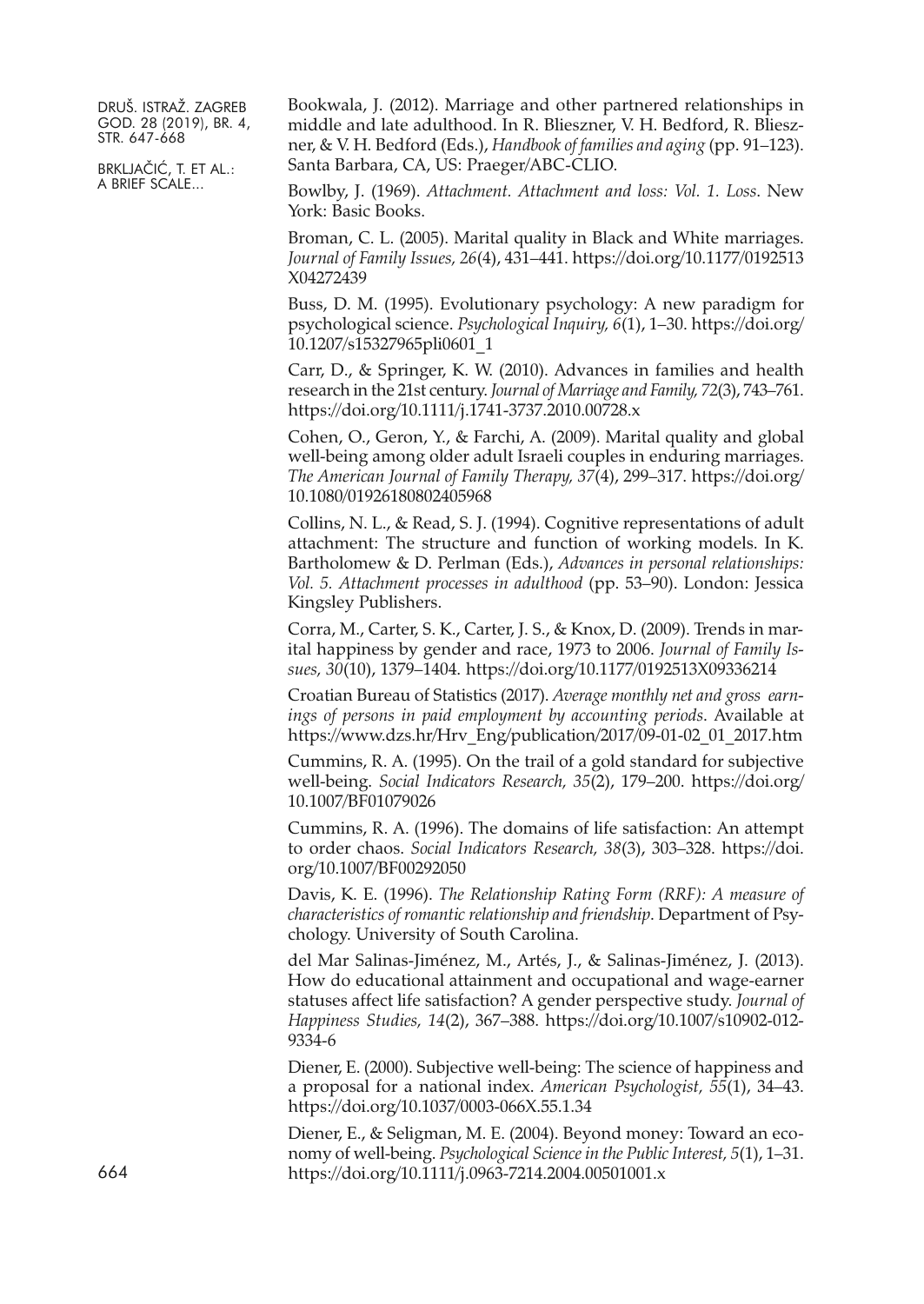BRKLJAČIĆ, T. ET AL.: A BRIEF SCALE...

Diener, E., Gohm, C. L., Suh, E., & Oishi, S. (2000). Similarity of the relations between marital status and subjective well-being across cultures. *Journal of Cross-Cultural Psychology, 31*(4), 419–436. [https://doi.](https://doi.org/10.1177/0022022100031004001) [org/10.1177/0022022100031004001](https://doi.org/10.1177/0022022100031004001)

Feeney, J. A., Noller, P., & Callan, V. J. (1994). Attachment style, communication and satisfaction in the early years of marriage. In K. Bartholomew & D. Perlman (Eds.), *Advances in personal relationships, Vol. 5. Attachment processes in adulthood* (pp. 269–308). London: Jessica Kingsley Publishers.

Fordyce, M. W. (1988). A review of research on the happiness measures: A sixty second index of happiness and mental health. *Social Indicators Research, 20*(4), 355–381. <https://doi.org/10.1007/BF00302333>

Fowers, B. J., & Owenz, M. B. (2010). A eudaimonic theory of marital quality. *Journal of Family Theory & Review, 2*(4), 334–352. [https://doi.](https://doi.org/10.1111/j.1756-2589.2010.00065.x) [org/10.1111/j.1756-2589.2010.00065.x](https://doi.org/10.1111/j.1756-2589.2010.00065.x)

Funk, J. L., & Rogge, R. D. (2007). Testing the ruler with item response theory: Increasing precision of measurement for relationship satisfaction with the Couples Satisfaction Index. *Journal of Family Psychology, 21*(4), 572–583. <https://doi.org/10.1037/0893-3200.21.4.572>

Gager, C. T., & Sanchez, L. (2003). Two as one?: Couples' perceptions of time spent together, marital quality, and the risk of divorce. *Journal of Family Issues, 24*(1), 21–50. <https://doi.org/10.1177/0192513X02238519>

Ganglmair-Wooliscroft, A. G. W., & Lawson, R. (2008). Applying the international wellbeing index to investigate subjective wellbeing of New Zealanders with European and with Maori heritage*. Kotuitui: New Zealand Journal of Social Sciences Online, 3*(1), 57–72. [https://doi.org/](https://doi.org/10.1080/1177083X.2008.9522432) [10.1080/1177083X.2008.9522432](https://doi.org/10.1080/1177083X.2008.9522432)

George, D., & Mallery, P. (2003). *SPSS for Windows step by step: A simple guide and reference. 11.0 update* (4th ed.). Boston: Allyn & Bacon.

Helliwell, J., Layard, R., & Sachs, J. (2017). *World happiness report 2017.* New York: Sustainable Development Solutions Network. Available at [http://worldhappiness.report/](http://worldhappiness.report)

Homans, G. C. (1974). *Social behavior: Its elementary forms (rev. ed.)*. New York: Harcourt Brace Jovanovich.

Huić, A., Kamenov, Ž., & Jelić, M. (2012). Da li je jednakost u pokazivanju ljubavi važna za zadovoljstvo brakom? (Does equity in ways of showing love matter for marital satisfaction?). *Primenjena psihologija, 5*(3), 209–239. <https://doi.org/10.19090/pp.2012.3.209-239>

Jackson, J. B., Miller, R. B., Oka, M., & Henry, R. G. (2014). Gender differences in marital satisfaction: A meta-analysis. *Journal of Marriage and Family, 76*(1), 105–129. <https://doi.org/10.1111/jomf.12077>

Kamp Dush, C. M., Taylor, M. G., & Kroeger, R. A. (2008). Marital happiness and psychological well-being across the life course. *Family Relations, 57*(2), 211–226. <https://doi.org/10.1111/j.1741-3729.2008.00495.x>

Kim, H. K., & McKenry, P. C. (2002). The relationship between marriage and psychological well-being. A longitudinal analysis. *Journal of Family Issues, 23*(8), 885–911. <https://doi.org/10.1177/019251302237296> 665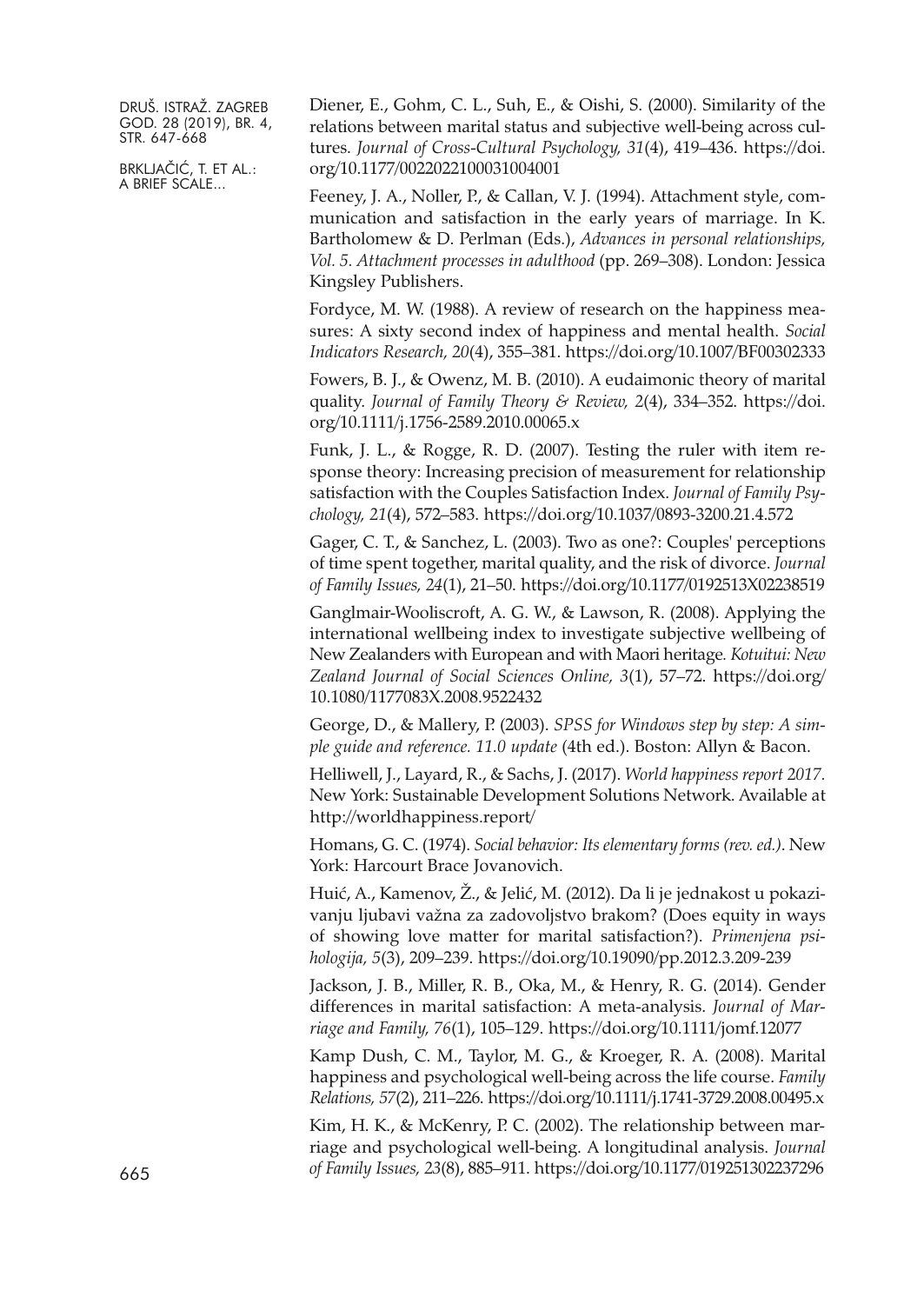BRKLJAČIĆ, T. ET AL.: A BRIEF SCALE...

Kurdek, L. A. (2005). Gender and marital satisfaction early in marriage: A growth curve approach. *Journal of Marriage and Family, 67*(1), 68–84. <https://doi.org/10.1111/j.0022-2445.2005.00006.x>

Lamb, K. A., Lee, G. R., & DeMaris, A. (2003). Union formation and depression: Selection and relationship effects. *Journal of Marriage and Family, 65*(4), 953–962. <https://doi.org/10.1111/j.1741-3737.2003.00953.x>

Levinger, G. (1976). A social psychological perspective on marital dissolution. *Journal of Social Issues, 32*(1), 21–47. [https://doi.org/10.1111/](https://doi.org/10.1111/j.1540-4560.1976.tb02478.x) [j.1540-4560.1976.tb02478.x](https://doi.org/10.1111/j.1540-4560.1976.tb02478.x)

Li, T., & Fung, H. H. (2011). The dynamic goal theory of marital satisfaction. *Review of General Psychology, 15*(3), 246–254. [https://doi.org/](https://doi.org/10.1037/a0024694) [10.1037/a0024694](https://doi.org/10.1037/a0024694)

Liu, H., Li, S., & Feldman, M. W. (2013). Gender in marriage and life satisfaction under gender imbalance in China: The role of intergenerational support and SES. *Social Indicators Research, 114*(3), 915–933. <https://doi.org/10.1007/s11205-012-0180-z>

Locke, H. J., & Wallace, K. M. (1959). Short marital adjustment and prediction tests: Their reliability and validity. *Marriage and Family Living, 21*(3), 251–255. <https://doi.org/10.2307/348022>

Malešević Perović, L. (2010). Life satisfaction in Croatia. *Croatian Economic Survey, 12*(1), 45–81. Available at <https://hrcak.srce.hr/52489>

Mardia, K. V. (1970). Measures of multivariate skewness and kurtosis with applications. *Biometrika, 57*(3), 519–530. [https://doi.org/10.2307/](https://doi.org/10.2307/2334770) [2334770](https://doi.org/10.2307/2334770)

Musick, K., & Bumpass, L. (2012). Re-examining the case for marriage: Union formation and changes in well-being. *Journal of Marriage and the Family, 74*(1), 1–18. <https://doi.org/10.1111/j.1741-3737.2011.00873.x>

Norton, R. (1983). Measuring marital quality: A critical look at the dependent variable. *Journal of Marriage and the Family, 45*(1),141–151. <https://doi.org/10.2307/351302>

Obradović, J., & Čudina-Obradović, M. (2000). Correlates of subjective global marital satisfaction in women. *Društvena istraživanja, 9*(1), 41–66.

Pardo, Y., Weisfeld, C., Hill, E., & Slatcher, R. B. (2013). Machismo and marital satisfaction in Mexican American couples. *Journal of Cross- -Cultural Psychology, 44*(2), 299–315. [https://doi.org/10.1177/0022022112](https://doi.org/10.1177/0022022112443854) [443854](https://doi.org/10.1177/0022022112443854)

Proulx, C. M., Helms, H. M., & Buehler, C. (2007). Marital quality and personal well-being: A meta-analysis. *Journal of Marriage and Family, 69*(3), 576–593. <https://doi.org/10.1111/j.1741-3737.2007.00393.x>

Rollings, B. C., & Gallian, R. (1978). The developing child and marital satisfaction of parents. In R. M. Lerner & G. B. Spanier (Eds.), *Child influences on marital and family interaction: A life-span perspective* (pp. 71–105). San Francisco, CA: Academic Press. [https://doi.org/10.](https://doi.org/10.1016/B978-0-12-444450-8.50010-9) [1016/B978-0-12-444450-8.50010-9](https://doi.org/10.1016/B978-0-12-444450-8.50010-9)

Ryff, C. D., & Singer, B. (1998). The contours of positive human health. *Psychological Inquiry, 9*(1), 1–28. [https://doi.org/10.1207/s15327965pli0901\\_1](https://doi.org/10.1207/s15327965pli0901_1)

Schoen, R., Astone, N. M., Rothert, K., Standish, N. J., & Kim, Y. J. (2002). Women employment, marital happiness and divorce. *Social Forces, 81*(2), 643–662. <https://doi.org/10.1353/sof.2003.0019>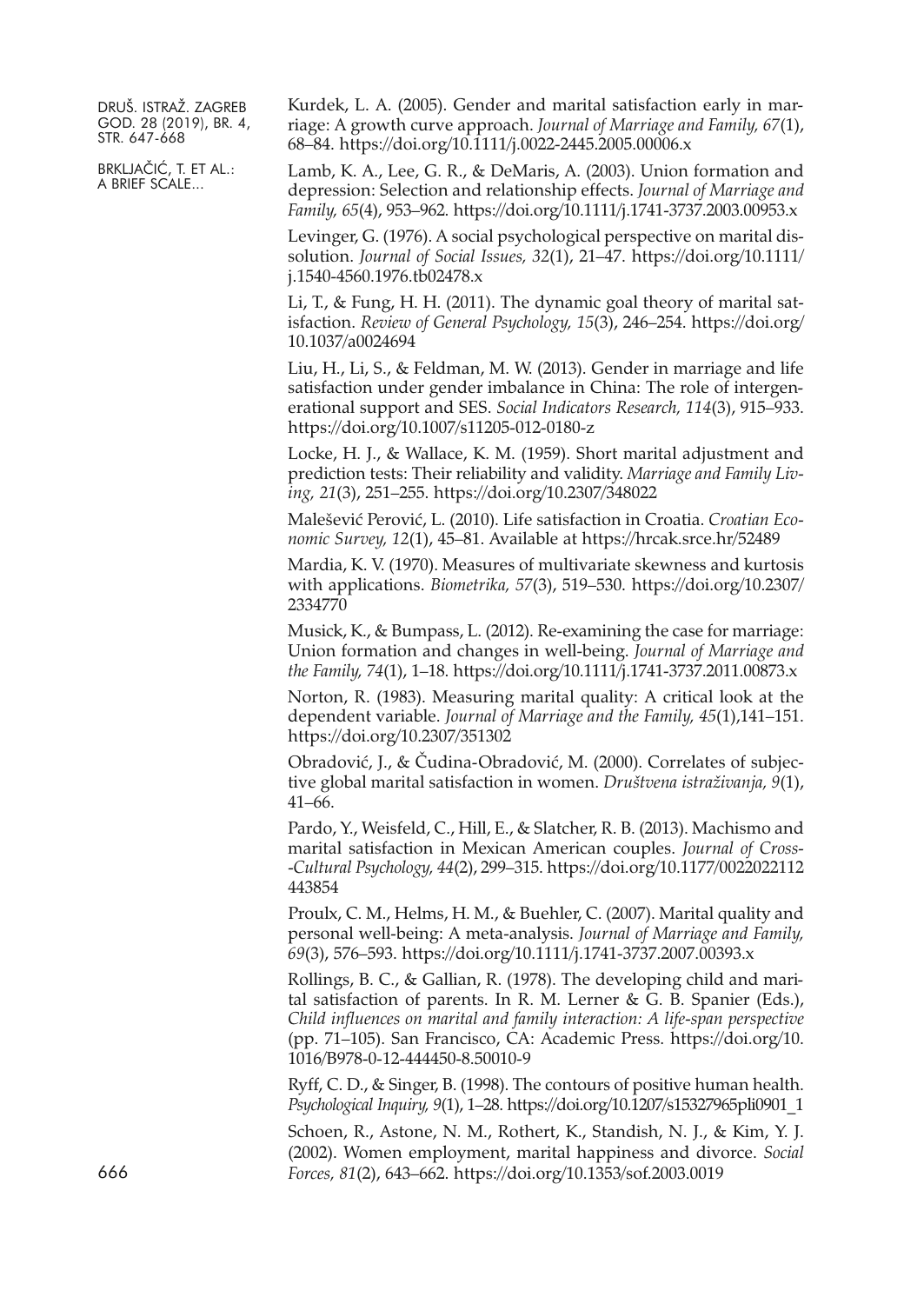BRKLJAČIĆ, T. ET AL.: A BRIEF SCALE...

Schumm, W. R., Nichols, C. W., Schectman, K. L., & Grigsby, C. C. (1983). Characteristics of responses to the Kansas Marital Satisfaction Scale by a sample of 84 married mothers. *Psychological Reports, 53*(2), 567–572. <https://doi.org/10.2466/pr0.1983.53.2.567>

Spanier, G. B. (1976). Measuring dyadic adjustment: New scales for assessing the quality of marriage and similar dyads. *Journal of Marriage and the Family, 38,* 15–28. <https://doi.org/10.2307/350547>

Stevens, T. G., & Stevens, S. B. (1994). *Stevens Relationship Questionnaire.* Available at http://web.csulb.edu/čtstevens/srq95.htm

Stevenson, B., & Wolfers, J. (2009). The paradox of declining female happiness. *American Economic Journal: Economic Policy, 1*(2), 190–225. <https://doi.org/10.3386/w14969>

Straus, M. A. (1979). Measuring intrafamily conflict and violence: The Conflict Tactics (CT) Scales. *Journal of Marriage and the Family, 41*(1), 75–86. <https://doi.org/10.2307/351733>

Taniguchi, H., & Kaufman, G. (2013). Gender role attitudes, troubles talk, and marital satisfaction in Japan. *Journal of Social and Personal Relationships, 31*(7), 975–994. <https://doi.org/10.1177/0265407513516559>

Tucker, J. S., Friedman, H. S., Wingard, D. L., & Schwartz, J. E. (1996). Marital history at midlife as a predictor of longevity: Alternative explanations to the protective effect of marriage. *Health Psychology, 15*(2), 94–101. <https://doi.org/10.1037/0278-6133.15.2.94>

Whiteman, S. D., McHale, S. M., & Crouter, A. C. (2007). Longitudinal changes in marital relationships: The role of offspring's pubertal development. *Journal of Marriage and Family, 69*(4), 1005–1020. [https://doi.](https://doi.org/10.1111/j.1741-3737.2007.00427.x) [org/10.1111/j.1741-3737.2007.00427.x](https://doi.org/10.1111/j.1741-3737.2007.00427.x)

Wickham, H. (2014). *Advanced R*. New York: CRC Press. [https://doi.](https://doi.org/10.1201/b17487) [org/10.1201/b17487](https://doi.org/10.1201/b17487)

*World Values Survey* (2007). Available at [https://www.worldvaluessur](https://www.worldvaluessurvey.org)[vey.org](https://www.worldvaluessurvey.org)

Zainah, A. Z., Nasir, R., Hashim, R. S., & Yusof, N. M. (2012). Effects of demographic variables on marital satisfaction. *Asian Social Science, 8*(9), 46–49. <https://doi.org/10.5539/ass.v8n9p46>

Kratka skala za mjerenje zadovoljstva brakom / vezom: metrijske karakteristike, korelati te razlike po spolu i statusu braka / veze

Tihana BRKLJAČIĆ, Renata GLAVAK TKALIĆ, Lana LUČIĆ, Ines SUČIĆ, Ljiljana KALITERNA LIPOVČAN Institut društvenih znanosti Ivo Pilar, Zagreb

Cilj ovog istraživanja bio je analizirati psihometrijska svojstva Skale zadovoljstva brakom / vezom te odnos s drugim indikatorima dobrobiti. Ispitane su razlike u dobrobiti između sudionika u braku / vezi i samaca, kao i razlike s obzirom 667 na pripadnost dobnoj skupini. Uzorak se sastojao od 1087